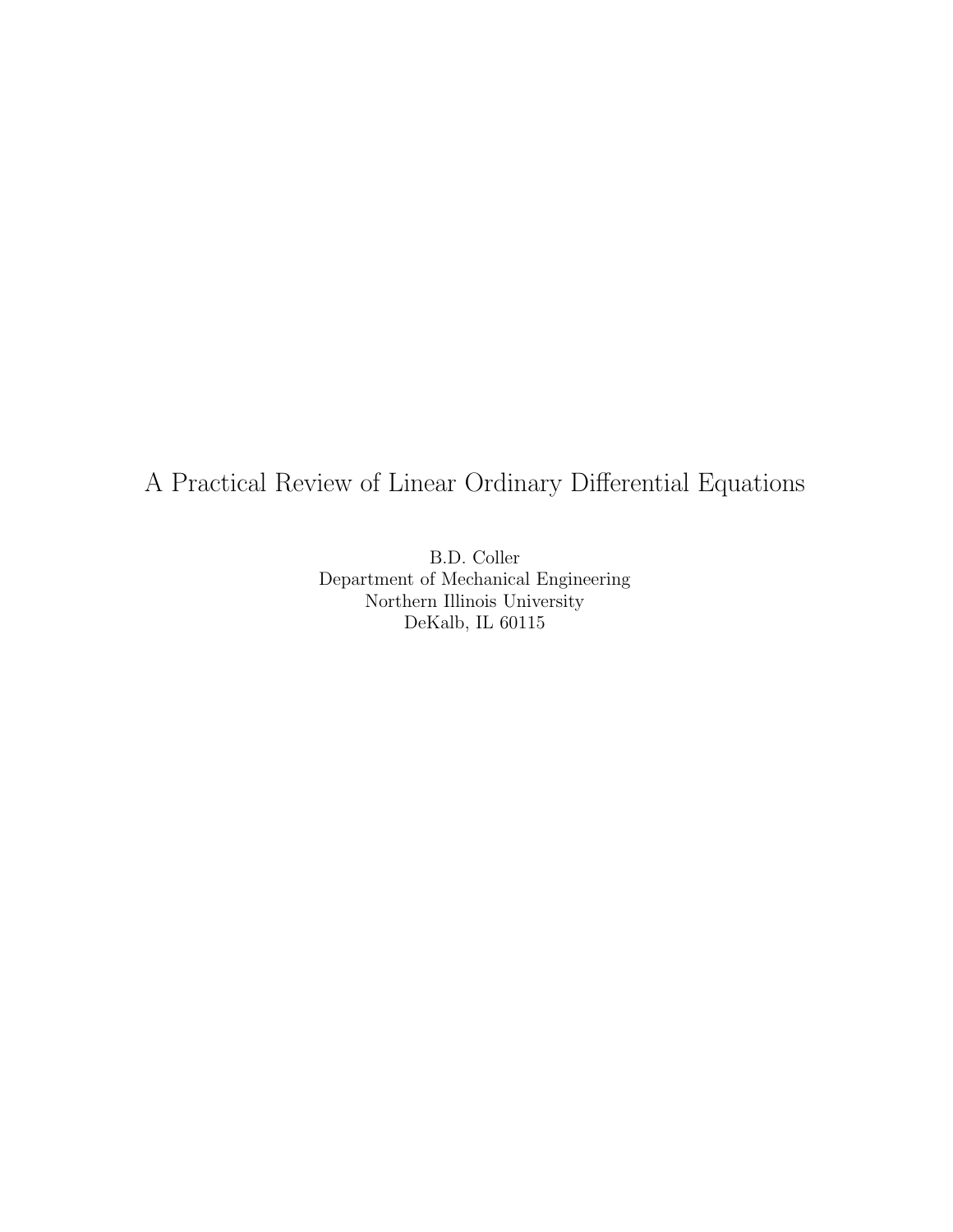# **Overview**

In your Dynamic Systems & Control course, you are going to need to solve elementary differential equations like a pro. You will need to solve the equations and interpret the solutions with very little effort. I know that all of you have taken a differential equations course in which all the necessary background has been covered. However, it has been my experience that students entering MEE 322 are a bit rusty.

The purpose of these notes is to refresh your memory. I have intentionally left out a bunch of the theory that would normally accompany a thorough discussion of differential equations. You can refer back to your differential equations text for that. Here, I try to cover just the most important aspects that you will need to be fluent with if you are going to succeed in your Dynamic Systems & Control course.

These notes have gone through several revisions. They have gotten better primarily through student feedback. I hope that you send me an email (bcoller@niu.edu) if you run across any mistakes. Also, if something is not clear, you can help me clarify the discussion. I would be grateful for any constructive criticism that you can provide.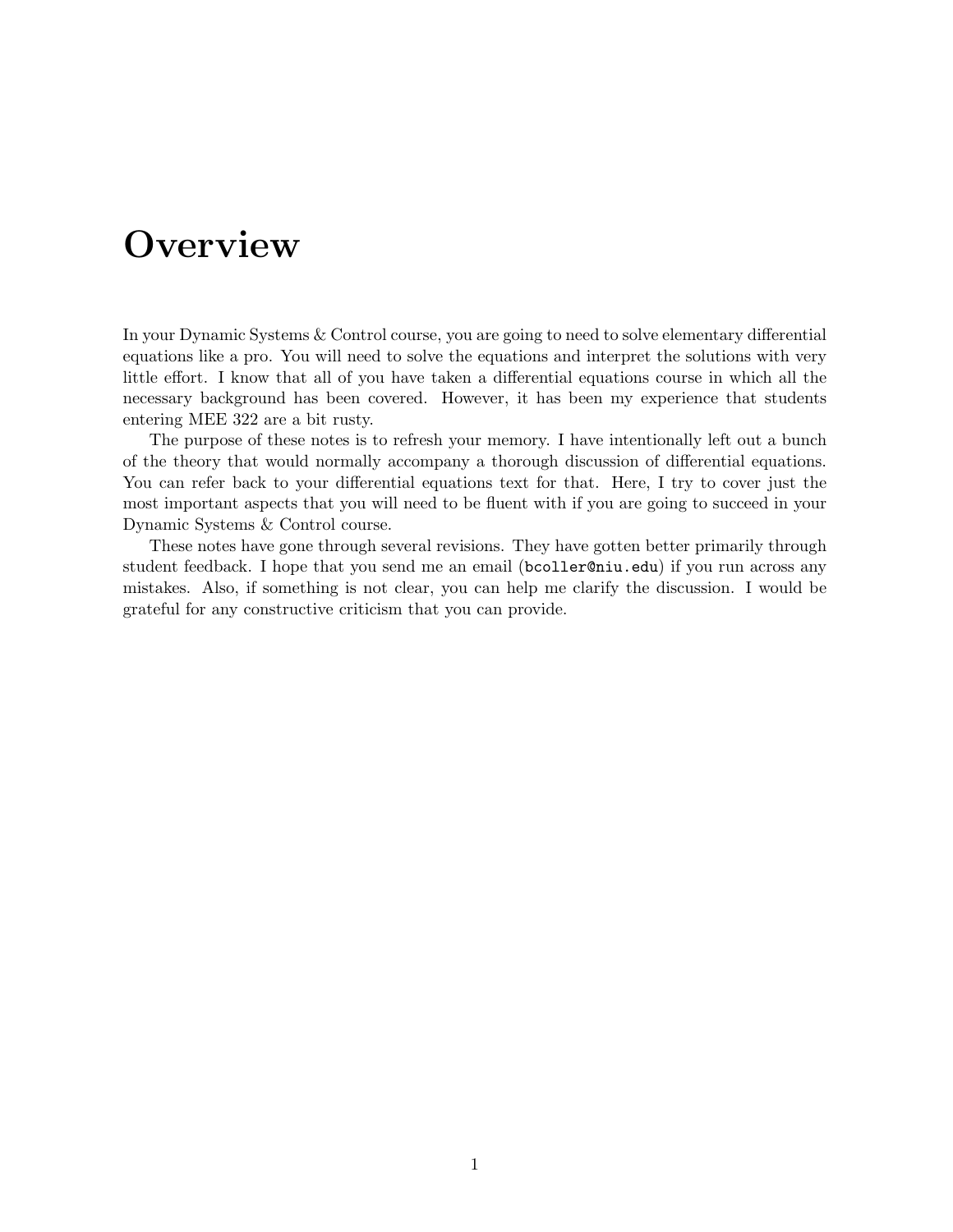## **Chapter 1**

# **What Does it Mean to Solve a Differential Equation?**

Differential equations come in many different flavors. If you skim through the chapter titles of this handbook, you'll see descriptors such as *homogeneous, nonhomogeneous, first order, second order, constant coefficient, linear, and nonlinear* to characterize different types. In this handbook, we're going to discuss several different techniques to "solve" many different flavors of differential equations. When learning (or relearning) these different solution techniques, it's easy to lose track of what it means to have a solution. Therefore, we begin this handbook with such a discussion.

#### **1.1 An Example**

Suppose we have a differential equation of the form

$$
\frac{d}{dt}y(t) - 2y(t) = 0, \qquad \text{or} \qquad \frac{d}{dt}y(t) = 2y(t). \tag{1.1}
$$

In words, this equation simply states that the derivative of the function  $y(t)$  with respect to t is equal to the function itself, multiplied by two. In this set of notes we will usually think of the independent variable t as *time*. So we might think of  $y(t)$  as a *position* or *length* that changes with respect to time, and the derivative dy/dt as a *speed*.

A *solution* to the differential equation is simply a function  $y(t)$  that satisfies the equality in (1.1). Suppose, for example, we take the function  $y(t) = \sin(t)$ . Then, the derivative is  $dy/dt = \cos(t)$ . Substituting these into (1.1), we get

$$
\cos(t) \stackrel{?}{=} 2\sin(t).
$$

Surely, these two terms are equal to each other for *some* values of t. However, for  $y(t) = \sin(t)$  to be a solution to the differential equation, the equality must be true for *all* values of t. Therefore,  $y(t) = \sin(t)$  is NOT a solution to (1.1).

Now let's try a different function:  $y(t) = e^{2t}$ . Notice that the derivative is  $dy/dt = 2e^{2t}$ . Substituting these into (1.1), we find

$$
2e^{2t} \stackrel{?}{=} 2(e^{2t}).
$$

Aha!! The equality above is satisfied for *all* values of t. Therefore,  $y(t) = e^{2t}$  *is* a solution.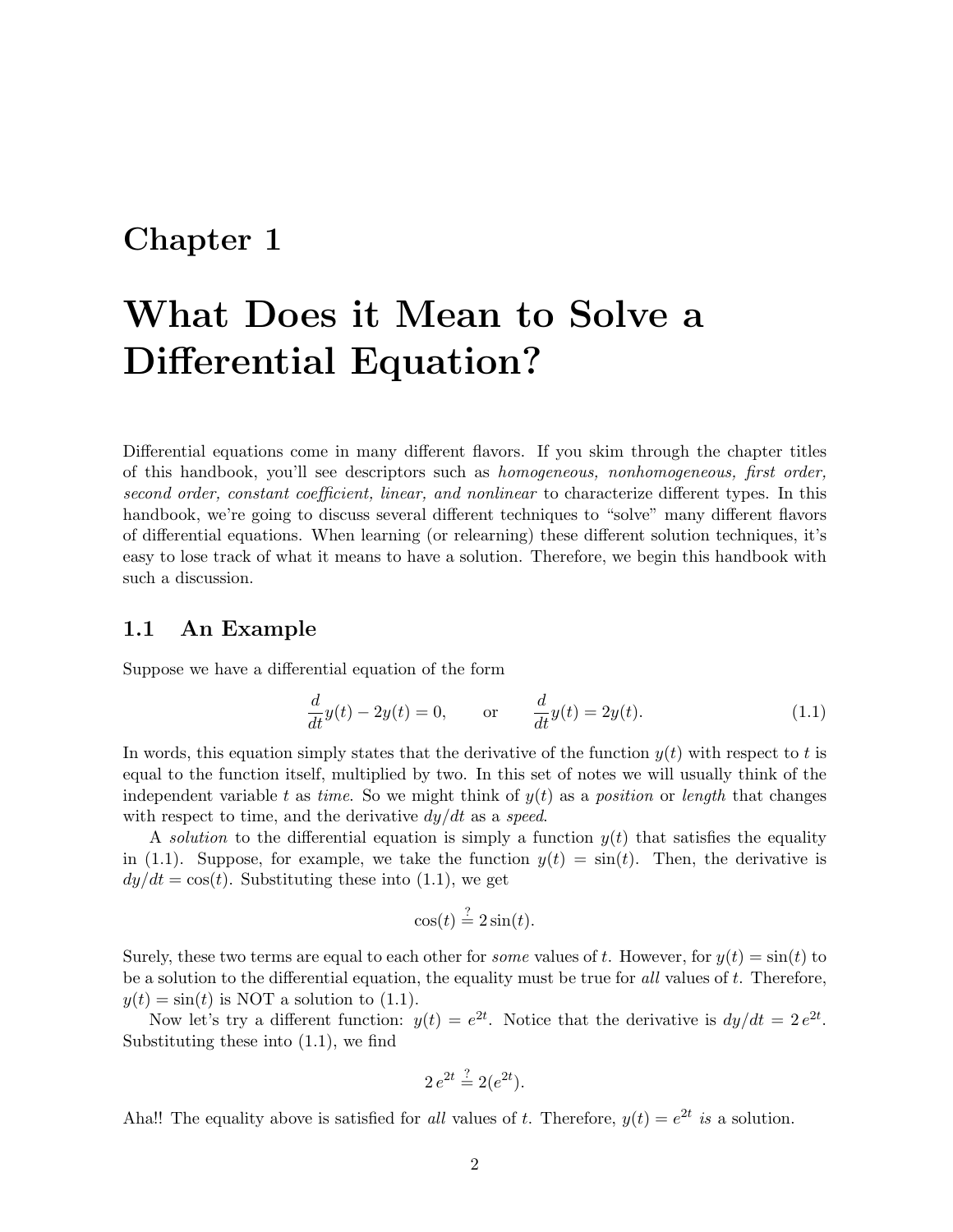## **1.2 An Example with Multiple (independent) Solutions**

Let's look an another example:

$$
\frac{d^2}{dt^2}y(t) + 2y(t) = 0, \qquad \text{or} \qquad \frac{d^2}{dt^2}y(t) = -2y(t). \tag{1.2}
$$

To solve this differential equation is to find a function y(t) whose *second derivative* is equal to the function itself, multiplied by -2.

What if we try  $y(t) = e^{2t}$  again? Notice that  $d^2y/dt = 4e^{2t}$ . Substituting this into (1.2), we obtain

$$
4e^{2t} \stackrel{?}{=} -2(e^{2t}).
$$

Thus, it does **not** satisfy the differential equation.

If we try  $y(t) = e^{\sqrt{2}t}$ , the substitution yields

$$
2e^{\sqrt{2}t} \stackrel{?}{=} -2(e^{\sqrt{2}t}).
$$

Because of the unbalanced minus sign above, this doesn't work either.

However, notice what happens if we try  $y(t) = \sin (\sqrt{2} t)$ . The second derivative is  $d^2y/dt^2 =$  $-2 \sin(\sqrt{2} t)$ . Subtitution into (1.2) gives

$$
-2\,\sin(\sqrt{2}\,t) \stackrel{?}{=} -2\left(\sin(\sqrt{2}\,t)\right).
$$

Ooooooh! Here's the solution.

Hummmm. In the sentence above, I should not have said that  $sin(\sqrt{2} t)$  is **the** solution. It gives the impression that it is the *only* solution. You can check for yourself that  $y(t)$  =  $\cos(\sqrt{2}t)$  is also a solution. Therefore, the differential equation (1.2) has two completely different (independent) solutions.

#### **1.3 Take-Aways**

Below is a list of what I feel to be the most important points that I want you to "take away" from Chapter 1.

- 1. If  $y(t)$  is a solution to a differential equation, you should be able to substitute it into the differential equation and the equality should hold for all values of the independent variable. (In our examples, the independent variable was  $t$ .)
- 2. A differential equation may have multiple, independent solutions.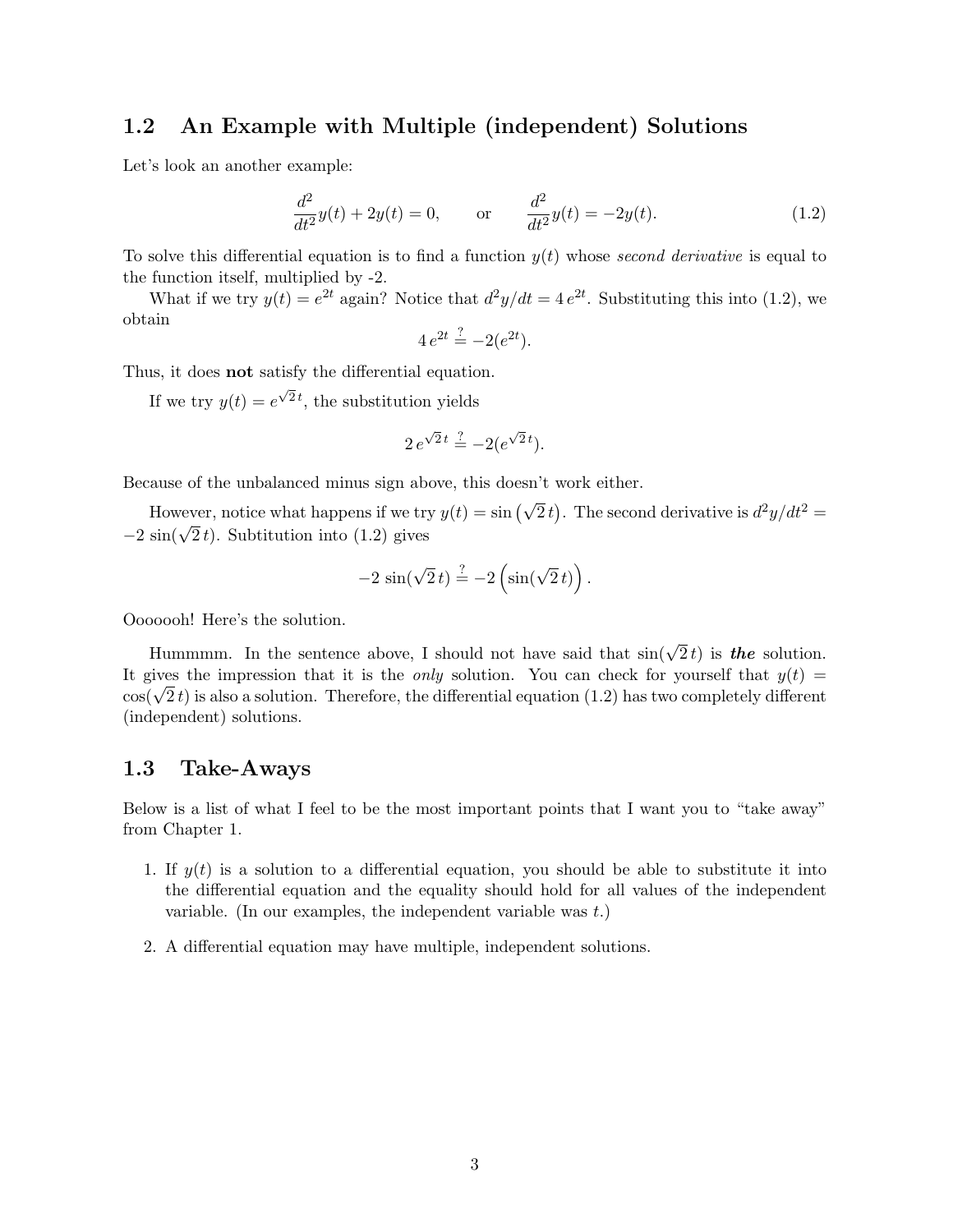# **Chapter 2**

# **First Order, Constant Coefficient, Linear, Homogeneous Differential Equations**

One way to find a solution to a differential equation is to simply keep trying different functions until you find one that works. Depending on how good a guesser you are, this could take a long time. Fortunately, for certain types of differential equations, there is a systematic approach for finding a solution... all the solutions.

### **2.1 Finding a Solution**

We'll start off by revisiting the first differential equation we encountered in the previous chapter:

$$
\frac{d}{dt}y(t) - 2y(t) = 0.
$$
\n(2.1)

As we'll discuss later, differential equations similar to (2.1) tend to have solutions that are exponential functions. Therefore, we'll try a solution of the form

$$
y(t) = e^{st},\tag{2.2}
$$

where  $s$  is some constant that we have to determine. In your previous differential equations course, you may have called this constant r or  $\lambda$ . In Dynamic Systems & Control, though, we always call it s.

So let's try it out. The derivative of (2.2) is  $dy/dt = se^{st}$ . Substituting this and (2.2) into  $(2.1)$ , we get

$$
se^{st} - 2e^{st} \stackrel{?}{=} 0.
$$

Factoring out the exponential on the left side, we get

$$
(s-2)e^{st} \stackrel{?}{=} 0.
$$

Regardless of what s and t are, the term  $e^{st}$  is always a positive number. (Please check this for yourself.) Therefore, the only way that the equality can be satisfied is if

$$
s - 2 = 0.\t(2.3)
$$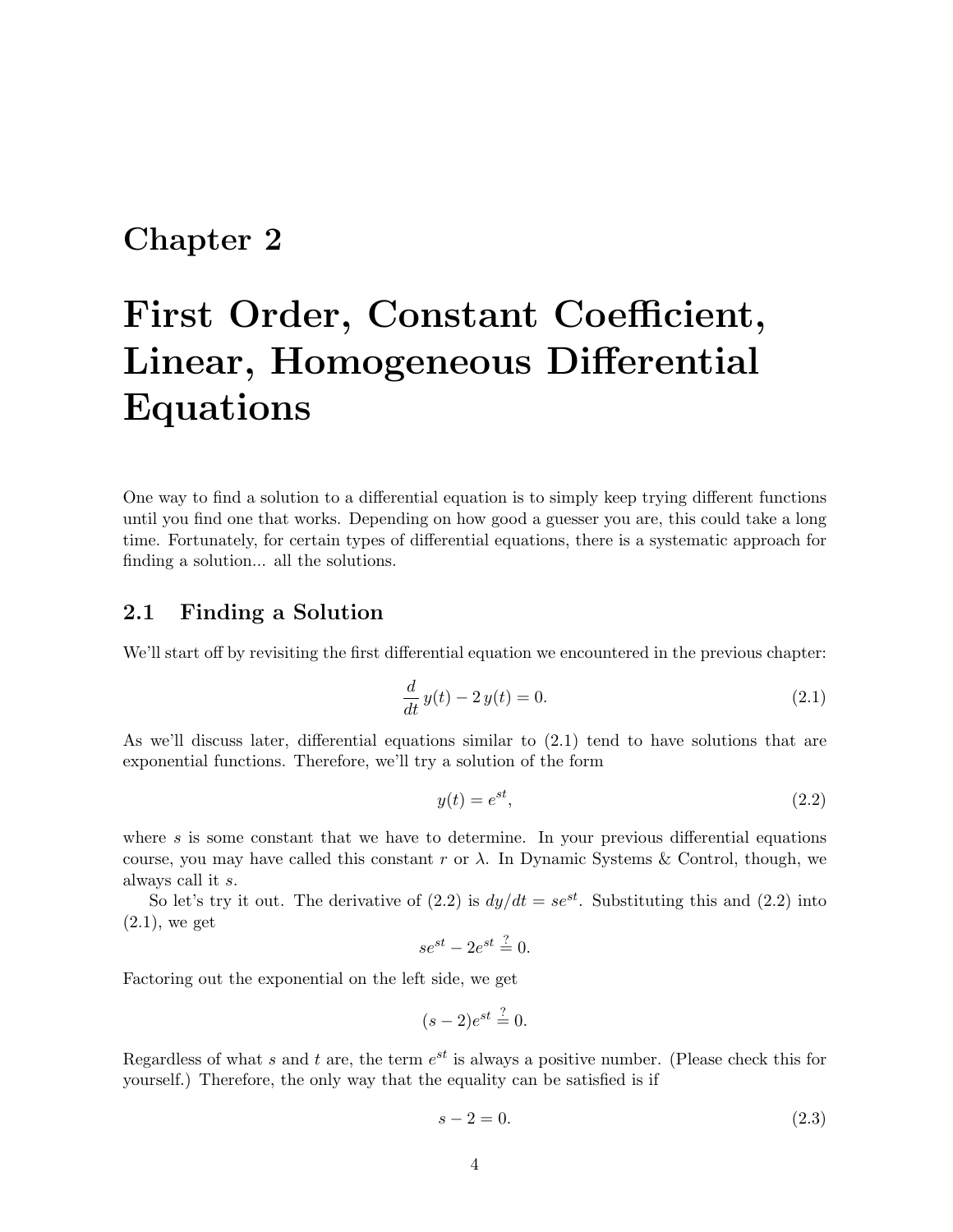Equation (2.3) is so important that it has a name: the *characteristic equation*. It is the equation that allows us to determine the constant s. In this simple example, the characteristic equation tells us that s must be 2. Upon substituting  $s = 2$  into  $(2.2)$ , a solution to the differential equation (2.1) is given by

$$
y(t) = e^{2t}.\tag{2.4}
$$

Of course, this is the same solution we found in Section 1.1.

#### **2.1.1 Another Simple Example**

Now let's try another simple example:

$$
\frac{d}{dt}y(t) + y(t) = 0.\t\t(2.5)
$$

Upon substitution of  $y(t) = e^{st}$  into the new differential equation, we get the following characteristic equation:

$$
s + 1 = 0.\t\t(2.6)
$$

Did you get this for the characteristic equation? Do you understand exactly how the get the characteristic equation? If not, go back and re-read the appropriate parts in the previous section.

It is clear that  $s = -1$  solves the characteristic equation and hence a solution to the differential equation (2.5) is

$$
y(t) = e^{-t}.\tag{2.7}
$$

Couldn't be simpler, eh?

#### **2.2 Some Nomenclature**

The title of this chapter describes these differential equations as being "first order," "constant coefficient," "linear," and "homogeneous." Wow, that's a mouth full.

We say that Equations  $(2.1, 2.5)$  are **first order** because the highest order derivatives are *first* derivatives with respect to time.

We use the term *constant coefficient* because the coefficients in front of the  $y(t)$  and  $dy/dt$ terms in (2.1, 2.5) are constant. An example of a non-constant coefficient differential is given by

$$
6\frac{d}{dt}y(t) + 2t^2y(t) = 0
$$
\n(2.8)

Because the coefficient  $2t^2$  varies with time, this is *not* a constant coefficient differential equation.

The differential equations we have seen so far are all *linear* because the dependent variable  $y(t)$  and its derivative appear linearly. Notice that there are no terms that look like  $y^2(t)$  or  $\sin(y(t))$ . Notice that although there is a quadratic  $t^2$  term in (2.8), the differential equation is still linear because  $y(t)$  and its derivative appear linearly. Linear equations are going to be important for us in Dynamic Systems and Control.

Finally, we say that the differential equations discussed in this chapter are *homogeneous* because all the terms in the equations have a  $y(t)$  or derivative of  $y(t)$ . An example of a differential equation which is *not* homogeneous is

$$
7\frac{d}{dt}y(t) + 2y(t) = t^3.
$$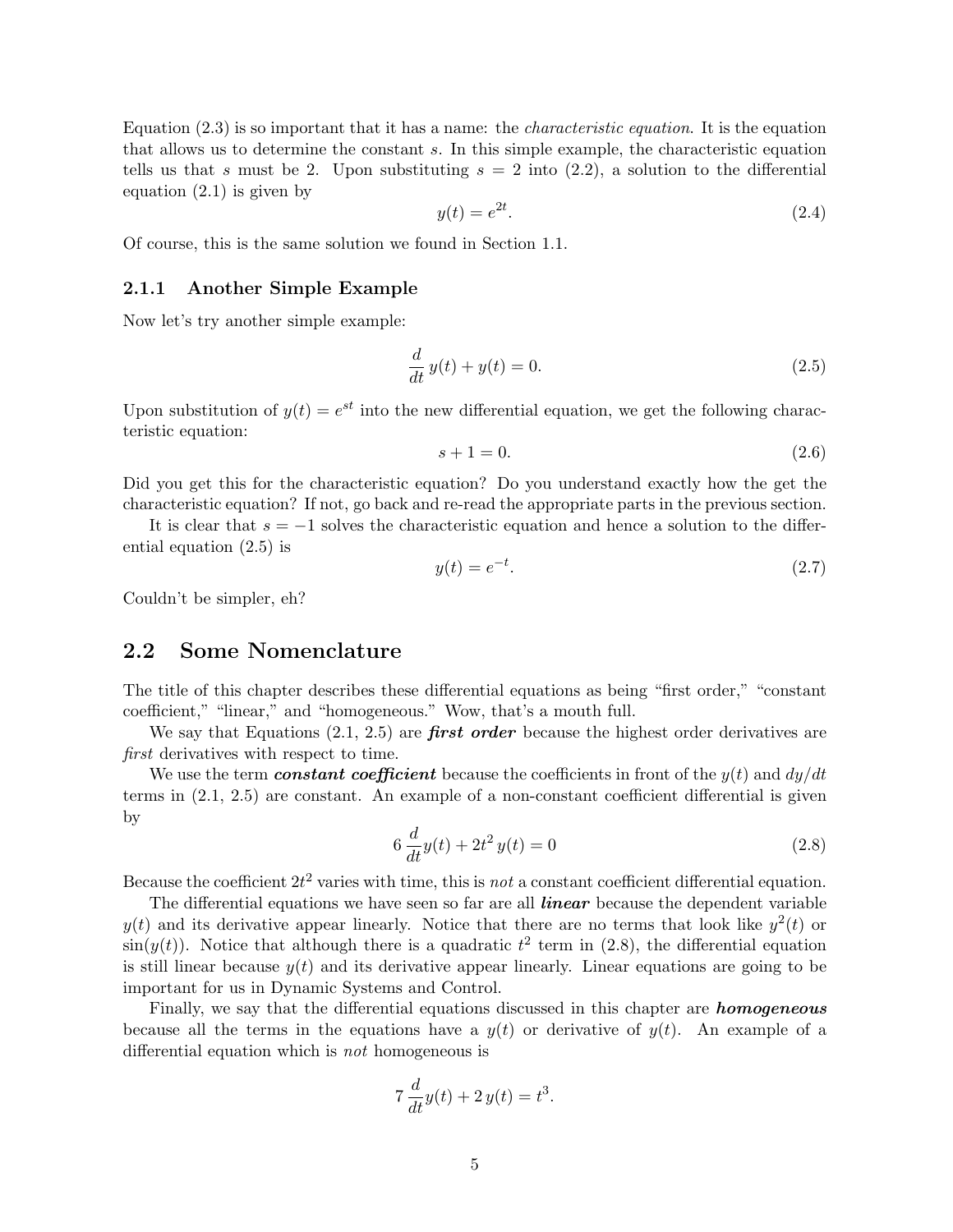The  $t^3$  term makes it non homogeneous.

Whenever we have first order, constant coefficient, linear, homogeneous differential equations, like those we discussed in Sections 2.1 and 2.1.1, the solution will take the form  $y(t) = e^{st}$ . Upon substituting this form of a solution (with undetermined  $s$ ) into the differential equation, one obtains a characteristic polynomial similar to (2.3, 2.6). By finding the root of the characteristic polynomial, you can determine the characteristic exponent s.

You may check for yourself that a solution of the form  $y(t) = e^{st}$  will *not* work for Equation (2.8).

## **2.3 What Do the Solutions Look Like?**

Earlier in this chapter, we obtained two solutions to two differential equations. So far it's all about mathematics. In Dynamic Systems & Control, the differential equations are going to represent physical processes. Solutions to the differential equations are going to represent how physical quantities are changing in time. (Remember, we're interpreting our independent variable t as time.) The solution  $y(t)$  might "grow" or "decay" or "oscillate". It might not change at all with time. To represent how things change in time, you will find your graphing/plotting skills to be very valuable in Dynamic Systems & Control.

Let's begin with the two solutions we found earlier in the chapter:  $y_a(t) = e^{2t}$  and  $y_b(t) =$  $e^{-t}$ ? What do the graphs of these two functions look like?

Remember from your grade-school days that  $e$  is just a constant, a special constant. Its value is  $e = 2.7182818284590451...$  So at time "zero," we have  $y_a(t = 0) = e^{2 \cdot 0} = e^{0} = 1$ . Furthermore,  $y_a(1) = e^2 = 7.3891$ , and  $y_a(2) = e^4 = 54.5982$ . Table 2.1 shows more values of  $y_a(t) = e^{2t}$  as well as values of the other solution  $y_b(t) = e^{-t}$ .

Table 2.1: Solutions  $y(t)$  evaluated at five different values of time, t. I am only presenting this for illustrative purposes. Normally, I wouldn't expect (or even want) you to generate a table like this.

|     | $y_a(t) = e^{2t}$ | $y_b(t) = e^{-t}$           |
|-----|-------------------|-----------------------------|
| 0.0 | $e^0 = 1.0000$    | $e^{-0} = 1/e^{0} = 1.0000$ |
| 1.0 | $e^2 = 7.3891$    | $e^{-1} = 1/e^{1} = 0.3679$ |
| 2.0 | $e^4 = 54.598$    | $e^{-2} = 1/e^2 = 0.1353$   |
| 3.0 | $e^6 = 403.43$    | $e^{-3} = 1/e^{3} = 0.0497$ |
| 4.0 | $e^8 = 2981.0$    | $e^{-4} = 1/e^4 = 0.0183$   |

If we plot the solutions graphically, we can see the trends of the solutions more clearly. (See Figure 2.1.) The  $y_a(t) = e^{2t}$  solution quickly increases. After just four units of time (perhaps 4 seconds), the solution grows almost 3000 times larger than it began. And it continues to grow. We say the that the solution "blows up exponentially fast".

In contrast, the  $y_b(t) = e^{-t}$  solution "decays exponentially fast." After just four units of time, the solution is less than 2% of its original value. As time increases, the solutions continues to shrink toward zero.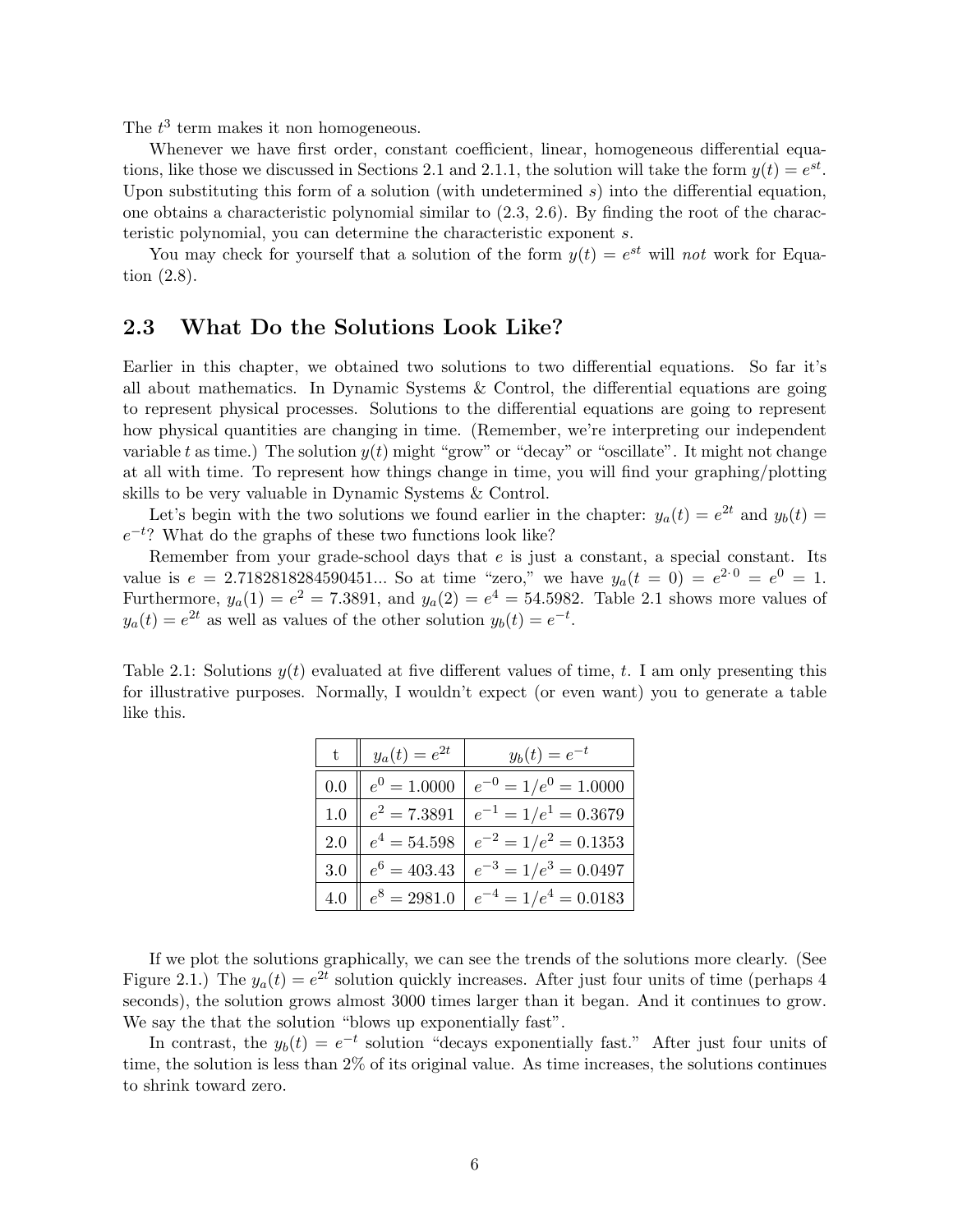

Figure 2.1: Plots of the two solutions  $y_a(t)$  and  $y_b(t)$ , including the data points from Table 2.1.

Notice that there are no oscillations in either of these solutions. We see monotonic<sup>1</sup> growth in one case and monotonic decay in the other.

### **2.4 Rates of Growth and Decay**

To examine growth and decay of differential equations more thoroughly, let's consider the following four differential equations:

$$
\frac{dy}{dt} + 2y = 0, \qquad 2\frac{dy}{dt} + y = 0, \qquad 2\frac{dy}{dt} - 3y = 0, \text{ and } \frac{dy}{dt} - 3y = 0.
$$
 (2.9)

As discussed in Section 2.2, the method of solving these equations is the same. By assuming a solution of the form  $y(t) = e^{st}$ , we get the following four characteristic equations (in order) that must be satisfied:

$$
s + 2 = 0,
$$
  $2s + 1 = 0,$   $2s - 3 = 0,$  and  $s - 3 = 0.$ 

Notice that you can generate the characteristic polynomial equation by simply "reading" it from the differential equation with very little thought at all. The roots to the characteristic polynomial can be calculated simply, also:

$$
s = -2,
$$
  $s = -\frac{1}{2},$   $s = \frac{3}{2},$  and  $s = 3.$ 

The characteristic roots, then, appear in the exponents of the solutions to the differential equations (2.9):

$$
y(t) = e^{-2t}
$$
,  $y(t) = e^{-t/2}$ ,  $y(t) = e^{3t/2}$ ,  $y(t) = e^{3t}$ .

Each of these solutions is plotted in Figure 2.2 (blue and purple curves). Also shown in Figure 2.2 are the solutions  $y_b(t)$  and  $y_a(t)$  (black dashed curves) from the previous section.

<sup>&</sup>lt;sup>1</sup>"Monotonic" is a fancy word. A *monotonically* increasing function never decreases. A *monotonically* decreasing function never increases.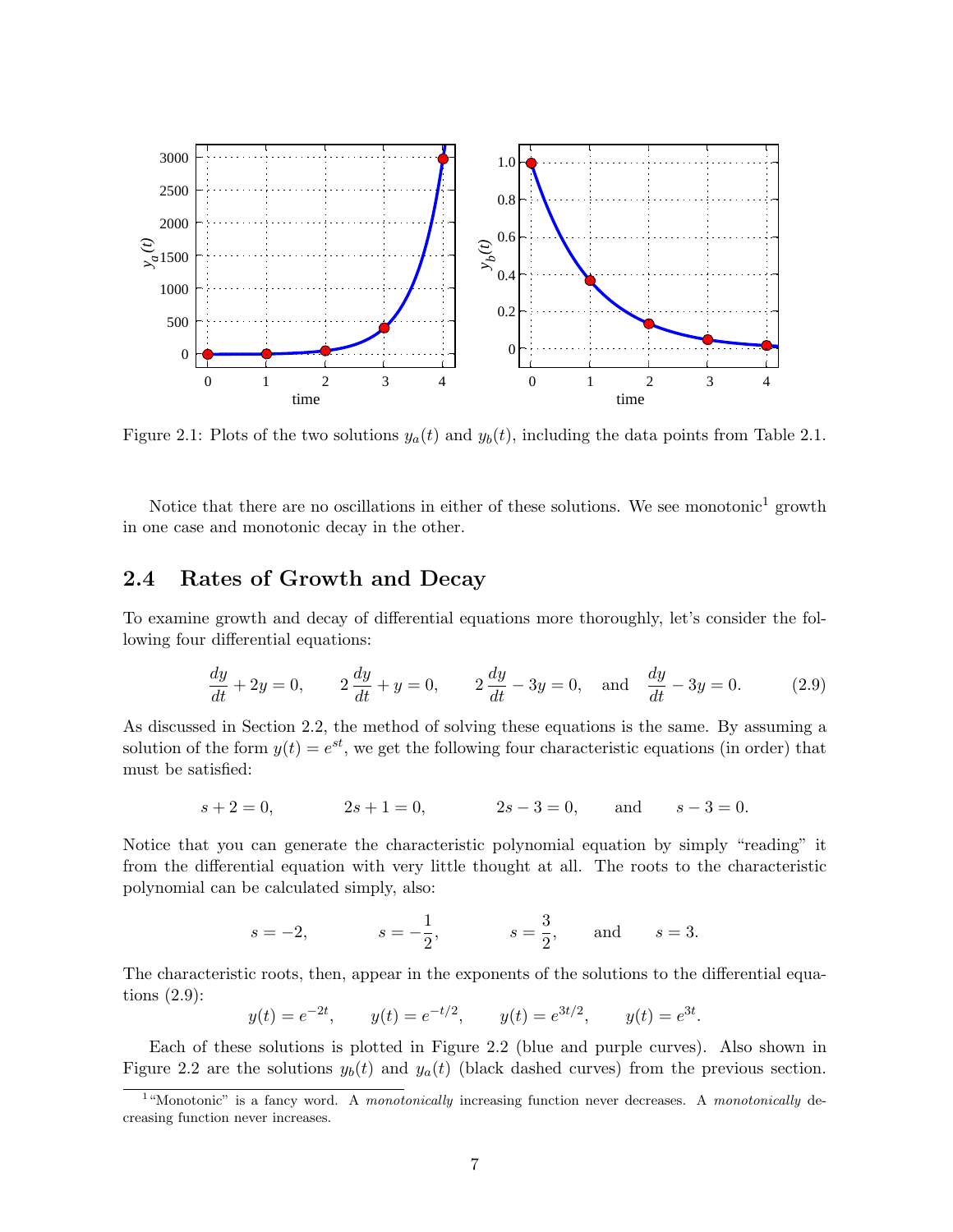

Figure 2.2: Solutions corresponding to a variety of different characteristic roots, s, illustrating how the roots affect the rates of decay and growth.

Two other curves (red) corresponding to characteristic roots  $s = -5$  and  $s = +6$  are shown in the figure as well.

Figure 2.2 is one that you should *understand thoroughly.* It depicts important solution features which are critical to control engineering. The following are questions you should be able to answer without hesitation. Answers are provided in Section 2.6.

- 1. Which (if any) of the solutions have oscillation?
- 2. Under what conditions (which types of characteristic roots) does the solution decay?
- 3. What types of characteristic roots correspond to solutions that decay more rapidly? Decay less rapidly?
- 4. Under what conditions (what types of characteristic roots) does the solution blow up, i.e. grow exponentially?
- 5. What types of characteristic roots correspond to solutions that grow more rapidly? Grow less rapidly?

Not shown in Figure 2.2 is what happens when s is zero. Following the solution procedure outlined earlier, a characteristic root of zero corresponds to a solution of the form:

$$
y(t) = e^{0 \, t} \equiv 1.
$$

Therefore the solution is simply a constant. It does not change in time. It neither grows nor decays.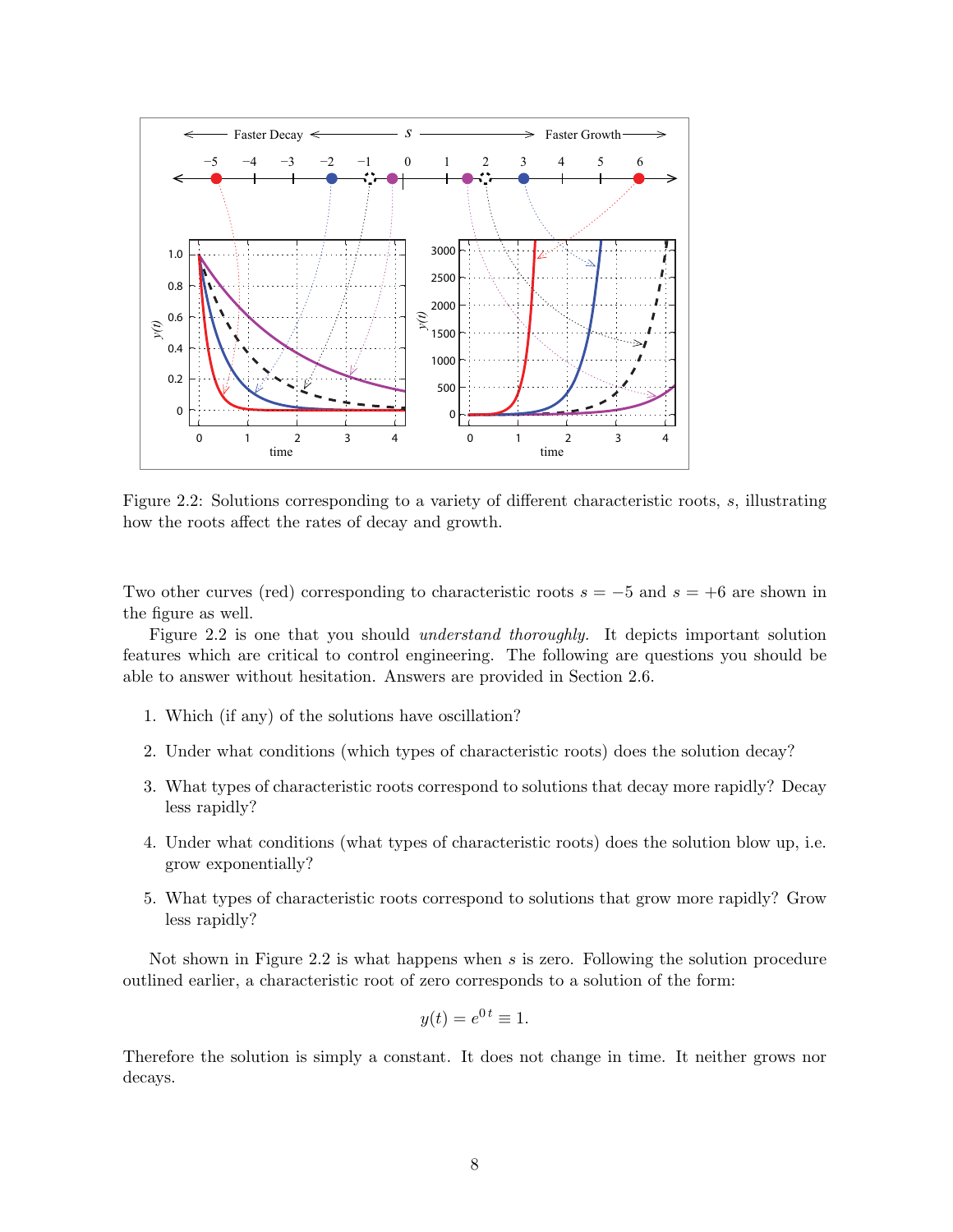## **2.5 A Whole Family of Solutions**

Back in Section 2.1.1, you may recall that we studied the differential equation

$$
\frac{d}{dt}y(t) + y(t) = 0,\t\t(2.5)
$$

and found the characteristic root to be  $s = -1$ . Therefore, we found a solution to the differential equation as .

$$
y_b(t) = e^{-t}
$$

However, this is not the only solution. Consider, for example, the function

$$
y_{b_2}(t) = 2e^{-t}
$$
, whose time derivative is  $\frac{d}{dt}y_{b_2}(t) = -2e^{-t}$ .

So if we substitute  $y(t) = y_{b_2}(t)$  into (2.5), we get

$$
\frac{d}{dt}y_{b_2}(t) + y_{b_2}(t) = -2e^{-t} + 2e^{-t} \equiv 0.
$$

Therefore,  $y_{b_2}(t)$  is also a solution. You may check for yourself that  $y_{b_3}(t)=3 e^{-t}$  and  $y_{b_4}(t) =$  $4 e^{-t}$  are solutions also. In fact,  $y_{b_c}(t) = c e^{-t}$ , for any constant c is a solution to the differential equation (2.5). We say that there is a whole "family<sup>2"</sup> of solutions. There are an infinite number of solutions, one for each value of c in  $y_{b_c}(t)$  (even negative values of c, and  $c = 0$ ).

In Figure 2.3, we show several of these solutions, including the original solution,  $y_b(t) = e^{-t}$ (dashed). It is clear from the plot that some solutions are "bigger" than others. However, all have the same relative decay rate.



Figure 2.3: Multiple solutions to the differential equation (2.5). Our original solution  $y_b(t) = e^{-t}$ is shown dashed.

**Note:** In that last paragraph, when I stated that all solutions in Figure 2.3 have the same "relative decay rate," did you know what that means? If not, did you try to figure it out? If

<sup>&</sup>lt;sup>2</sup>The word "family" might sound corny, but it's the terminology that real mathematicians use.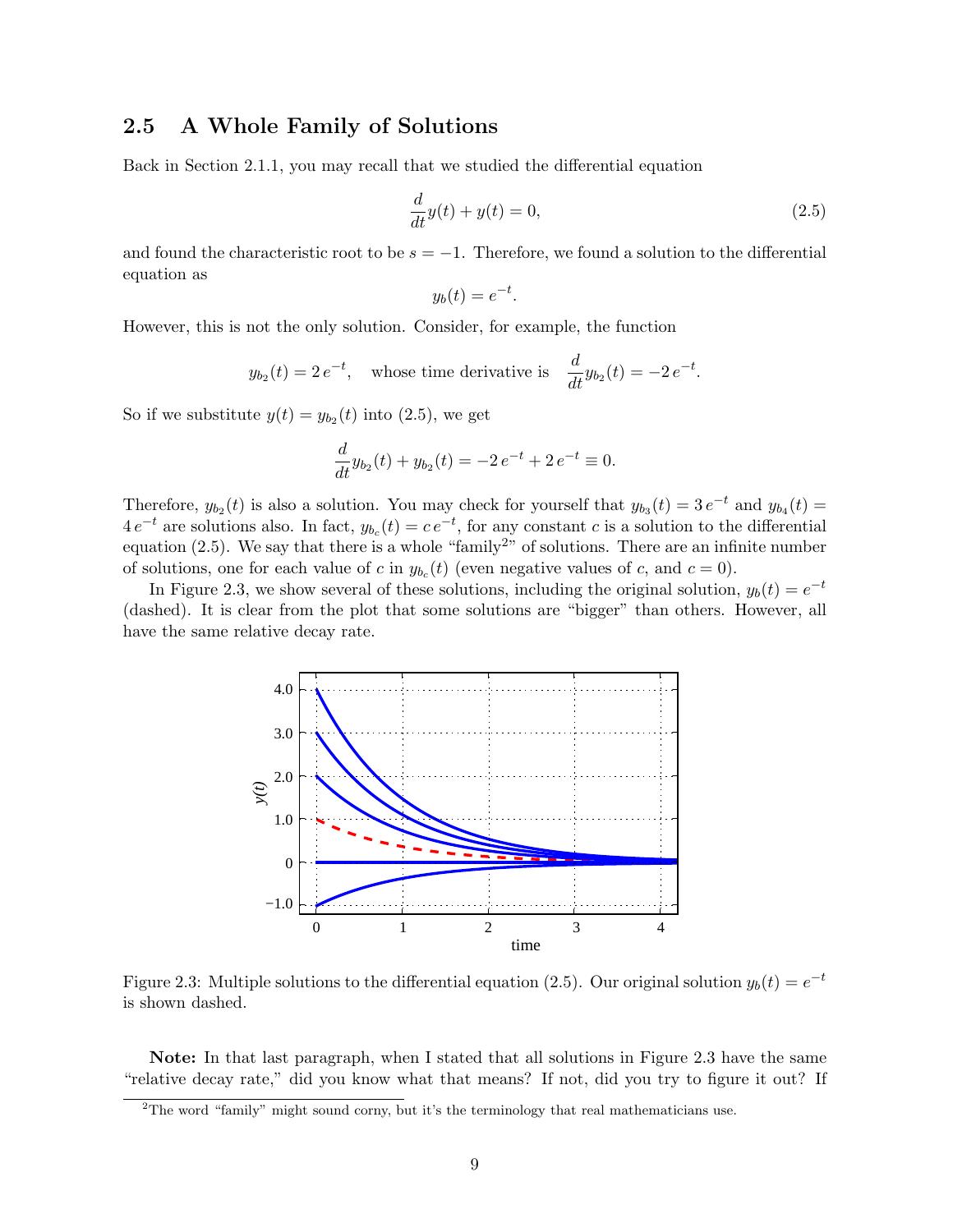you did know what it means, did you try to figure out why it is true? These are the types of questions you should ask yourself as you read these notes (or any notes, textbook, etc).

To show what I mean by "same relative decay rate," let's consider the general solution  $y_{b_c}(t) = c e^{-t}$ , where different values of the constant c produce the different curves in Figure 2.3. Let's evaluate this function at several times:

$$
y_{b_c}(t) = c e^{-t},
$$
  
\n
$$
y_{b_c}(0) = c e^{-0} = c \cdot 1.0 = c,
$$
  
\n
$$
y_{b_c}(1) = c e^{-1} = c \cdot 0.3679 = y_{b_c}(0) \cdot 0.3679,
$$
  
\n
$$
y_{b_c}(2) = c e^{-2} = (c e^{-1}) e^{-1} = y_{b_c}(1) \cdot 0.3679,
$$
  
\n
$$
y_{b_c}(3) = c e^{-3} = (c e^{-2}) e^{-1} = y_{b_c}(2) \cdot 0.3679,
$$
  
\n
$$
y_{b_c}(4) = c e^{-4} = (c e^{-3}) e^{-1} = y_{b_c}(3) \cdot 0.3679,
$$

Therefore, for each unit of time, the solution  $y_{b_c}$  decreases by a factor of 0.3679. It does not matter what the value of c is. All solutions with characteristic root  $s = -1$  lose 63.21% of their value for each unit of time<sup>3</sup>.

#### **2.5.1 Initial Conditions**

Notice from Figure 2.3 that there is only one solution which passes through  $y = 3$  at  $t = 0$ . Therefore, if we supplement the differential equation (2.5) with the initial condition  $y(0) = 3$ , then we get a single, "unique"<sup>4</sup> solution:  $y(t) = y_{b_3}(t) = 3 e^{-t}$ . There is one "unique" solution for each initial condition.

## **2.6 Take-Aways**

The take-away messages for Chapter 2 are outlined below.

- 1. To find the solution to a first order, constant coefficient, linear, homogeneous differential equation, seek a solution of the form  $y(t) = e^{st}$ . Upon substitution into the differential equation, you will find the characteristic polynomial, whose root (the characteristic root) gives the exponent s.
- 2. The characteristic polynomial for a first order differential equation has only one root. The root is a real number (i.e. not imaginary or complex).
- 3. Solutions to first order, constant coefficient, linear, homogeneous differential equations do not oscillate. They generally grow or decay exponentially. In one case, when the characteristic root is zero, the solution remains constant.
- 4. If the characteristic root is negative, then the solution decays exponentially. The more negative the root, the faster the decay rate.
- 5. If the characteristic root is positive, then the solution grows exponentially. The more positive the root, the faster the growth rate.

 $30.6321 = 1.0 - 0.3679$ 

<sup>&</sup>lt;sup>4</sup>Again, "unique" is a mathematical term. When we say a solution is unique, we mean that there is only one solution.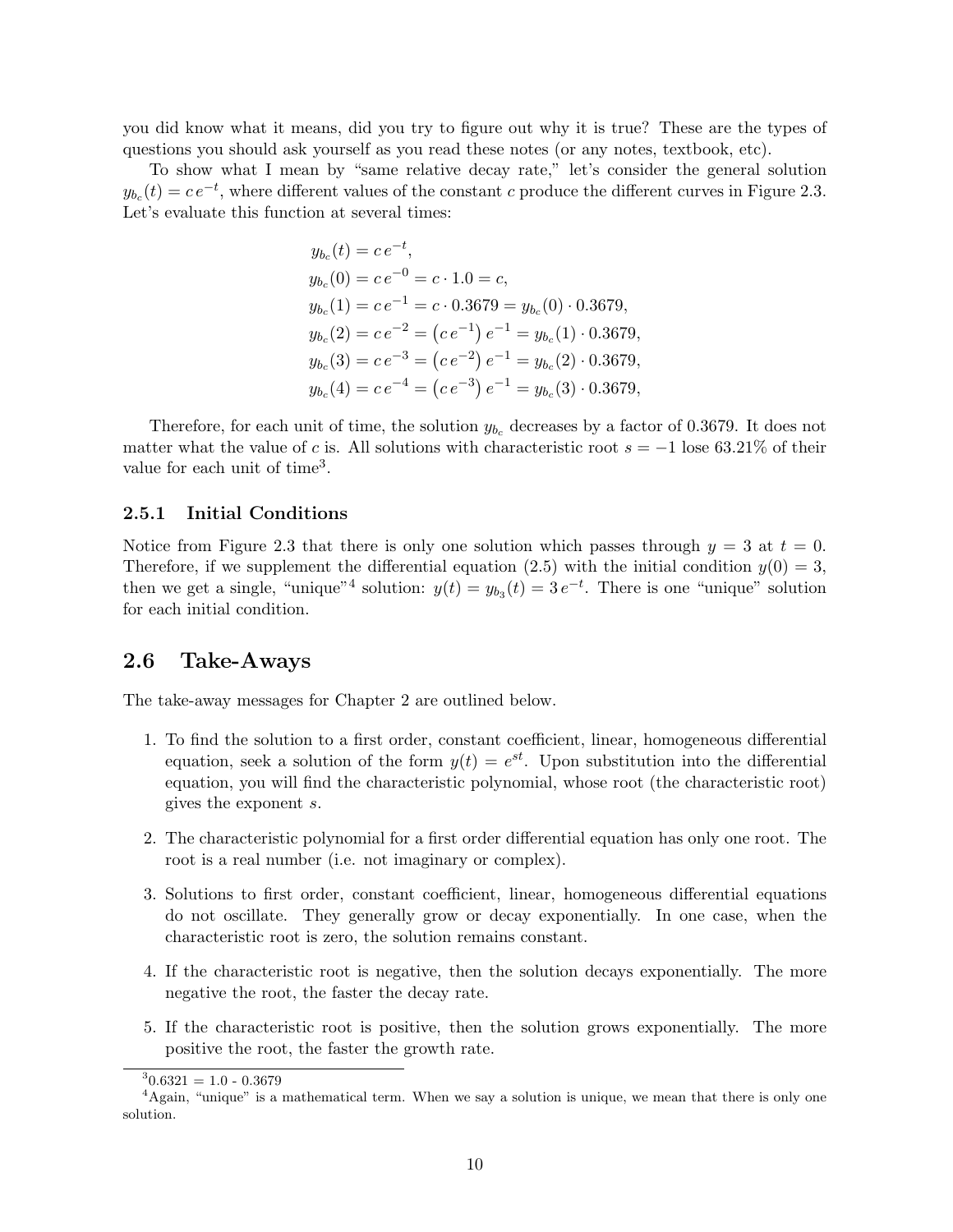6. If the function  $y(t) = e^{st}$ , for some specific value of s, is a solution to a constant coefficient linear differential equation, then  $y(t) = ce^{st}$  is also a solution, for *any* constant c. Thus, these differential equations have whole "families" of solutions. One can use the coefficient c to satisfy an initial condition.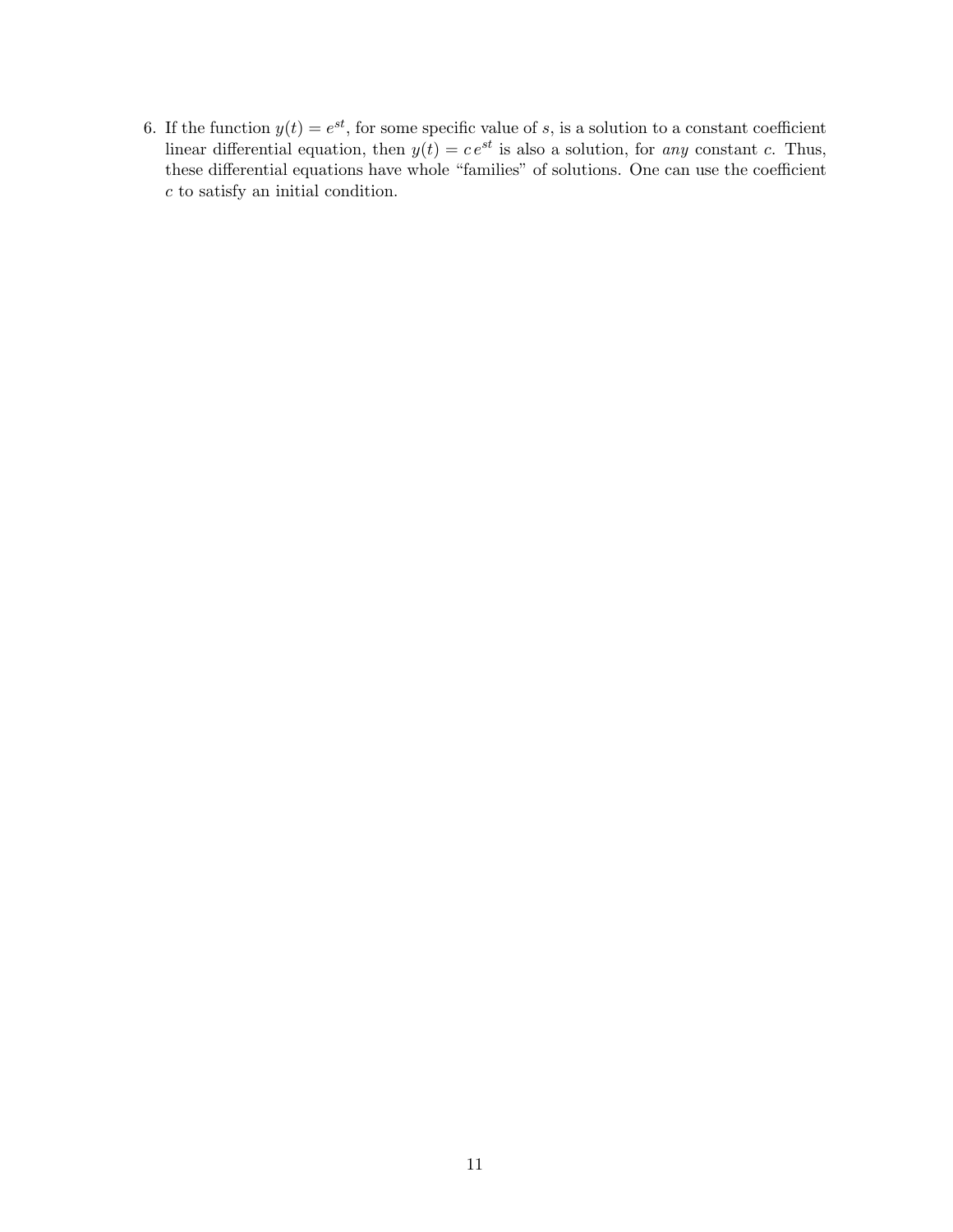# **Chapter 3**

# **Second Order, Constant Coefficient, Linear, Homogeneous Differential Equations**

In this chapter, we take our discussion of differential equations and their solutions just one step farther. In this one small step, the solutions become more rich.

### **3.1 An Example Problem**

Let's start this chapter with an example:

$$
\frac{d^2}{dt^2}y(t) + 3\frac{d}{dt}y(t) + 2y(t) = 0.
$$
\n(3.1)

We say that this is a second order differential equation because the highest derivative is of order two.

To simplify our notation, we'll often write the differential equation above as

$$
\ddot{y}(t) + 3\dot{y}(t) + 2y(t) = 0, \qquad \text{or} \qquad \ddot{y} + 3\dot{y} + 2y = 0. \tag{3.2}
$$

The "dots" over the dependent variable denote derivatives with respect to  $t$  (time). The number of dots denote the number of time derivatives. Also, sometimes we will get lazy and write  $y(t)$ as simply  $y$  with the understanding that  $y$  depends on  $t$ .

Again, a "solution" to the differential equation is a function  $y(t)$  which satisfies the equality in  $(3.1)$  for all time, t. As we did in Section 2.1, we shall assume that  $(3.1)$  has a solution of the form:

$$
y(t) = ce^{st},\tag{3.3}
$$

where s is some constant that we have to determine. Note that in our assumed solution  $(3.3)$ , we are also including the constant c. As discussed in Section 2.5, this is so that we can capture an entire family of solutions.

The first two derivatives of (3.3) are:

$$
\dot{y}(t) = c s e^{st}
$$
, and  $\ddot{y}(t) = c s^2 e^{st}$ .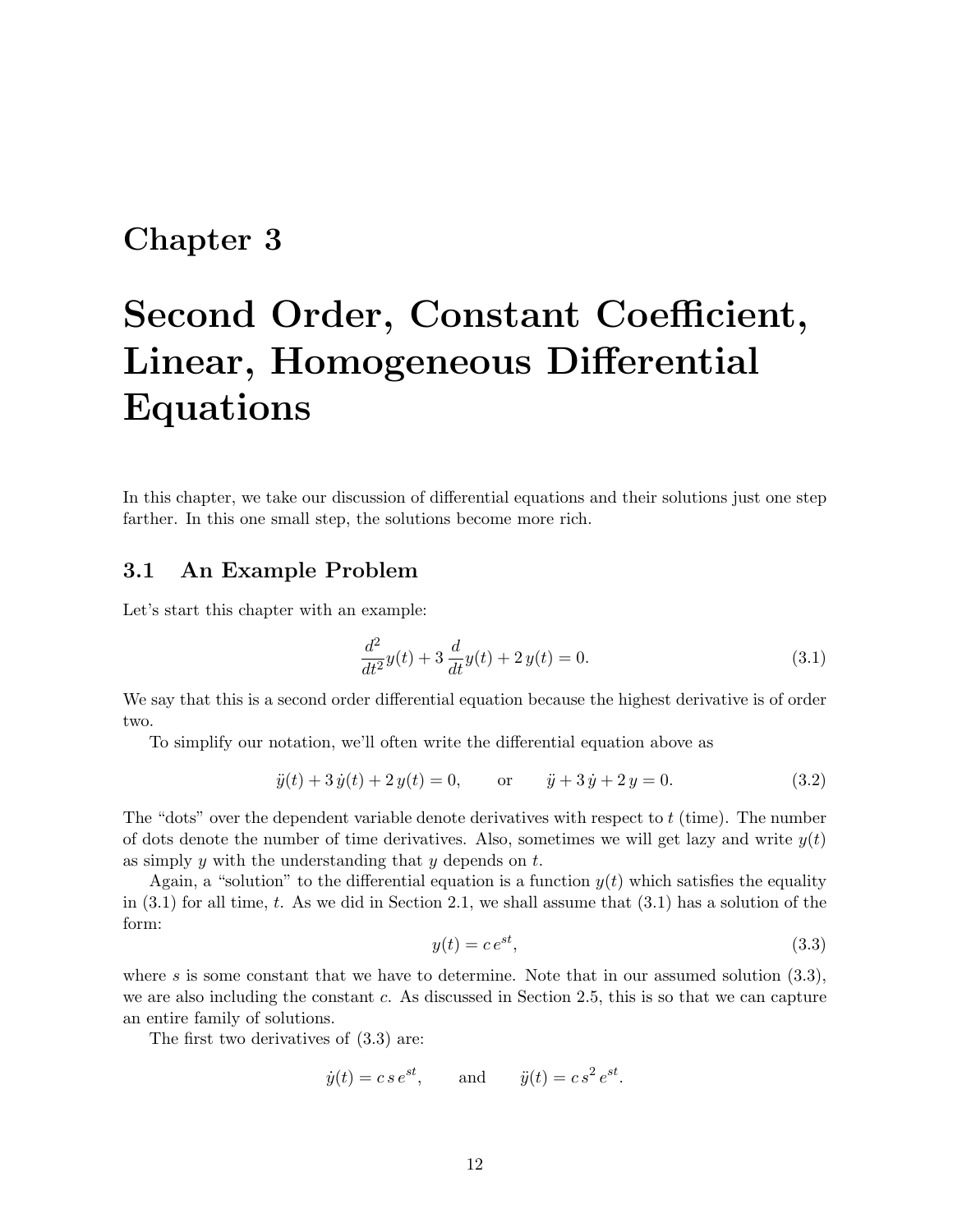Upon substituting these into (3.1), we get

$$
\ddot{y}(t) + 3\dot{y}(t) + 2y(t) = c s^2 e^{st} + 3c s e^{st} + 2c e^{st}
$$
  
= c (s<sup>2</sup> + 3s + 2) e<sup>st</sup>  
= 0. (3.4)

Notice that there are three potential ways to satisfy the equality above. We can set  $c$  to zero, set  $(s^2 + 3s + 2)$  to zero, or set  $e^{st}$  to zero. However, recognizing that  $e^{st}$  is never zero, we can eliminate the last possibility immediately.

Note also, that if we set the constant c to zero, then the potential solution  $y(t)$  is identically zero. While  $y(t) = 0$  is a solution to (3.1), it is a rather boring solution. Mathematicians call it the "trivial solution."

Therefore, the only way we can make  $(3.3)$  work as a non-trivial solution is to choose an s which satisfies

$$
s^2 + 3s + 2 = 0.\t\t(3.5)
$$

We call this the *characteristic equation* for (3.1). And since the polynomial  $s^2 + 3s + 2$  conveniently factors into simple terms  $(s + 1)(s + 2)$ , we can easily find the *characteristic roots*:

$$
s = -1, \qquad \text{and} \qquad s = -2.
$$

Notice that by choosing  $s = -1$  or  $s = -2$ , then the last equality of (3.4) is satisfied for all time t, regardless of the value of the constant c. Thus, upon substitution into  $(3.3)$ , we see that we get two families of solutions:

$$
y_1(t) = c_1 e^{-t}
$$
, and  $y_2(t) = c_2 e^{-2t}$ .

Here  $c_1$  and  $c_2$  are arbitrary constants. They can be anything.

It turns out that the sum of these two solutions,

$$
y(t) = y_1(t) + y_2(t)
$$
  
=  $c_1 e^{-t} + c_2 e^{-2t}$ , (3.6)

is also a solution to  $(3.1)$ . We can verify this easily by substituting  $(3.6)$  directly into  $(3.1)$ :

$$
\ddot{y}(t) + 3 \dot{y}(t) + 2 y(t) = \frac{d^2}{dt^2} \left( y_1(t) + y_2(t) \right) + 3 \frac{d}{dt} \left( y_1(t) + y_2(t) \right) + 2 \left( y_1(t) + y_2(t) \right)
$$
  
\n
$$
= \left( \ddot{y}_1(t) + \ddot{y}_2(t) \right) + \left( 3 \dot{y}_1(t) + 3 \dot{y}_2(t) \right) + \left( 2 y_1(t) + 2 y_2(t) \right)
$$
  
\n
$$
= \left( \ddot{y}_1(t) + 3 \dot{y}_1(t) + 2 y_1(t) \right) + \left( \ddot{y}_2(t) + 3 \dot{y}_2(t) + 2 y_2(t) \right)
$$
  
\n
$$
= \left( 0 \right) + \left( 0 \right)
$$
  
\n
$$
= 0.
$$

The fourth equality above follows from the fact that  $y_1(t)$  and  $y_2(t)$  each satisfy the differential equation, individually. We think of Equation (3.6) as the *general solution.* As before, we can use the constants  $c_1$  and  $c_2$  to satisfy initial conditions. (See Section 3.3.)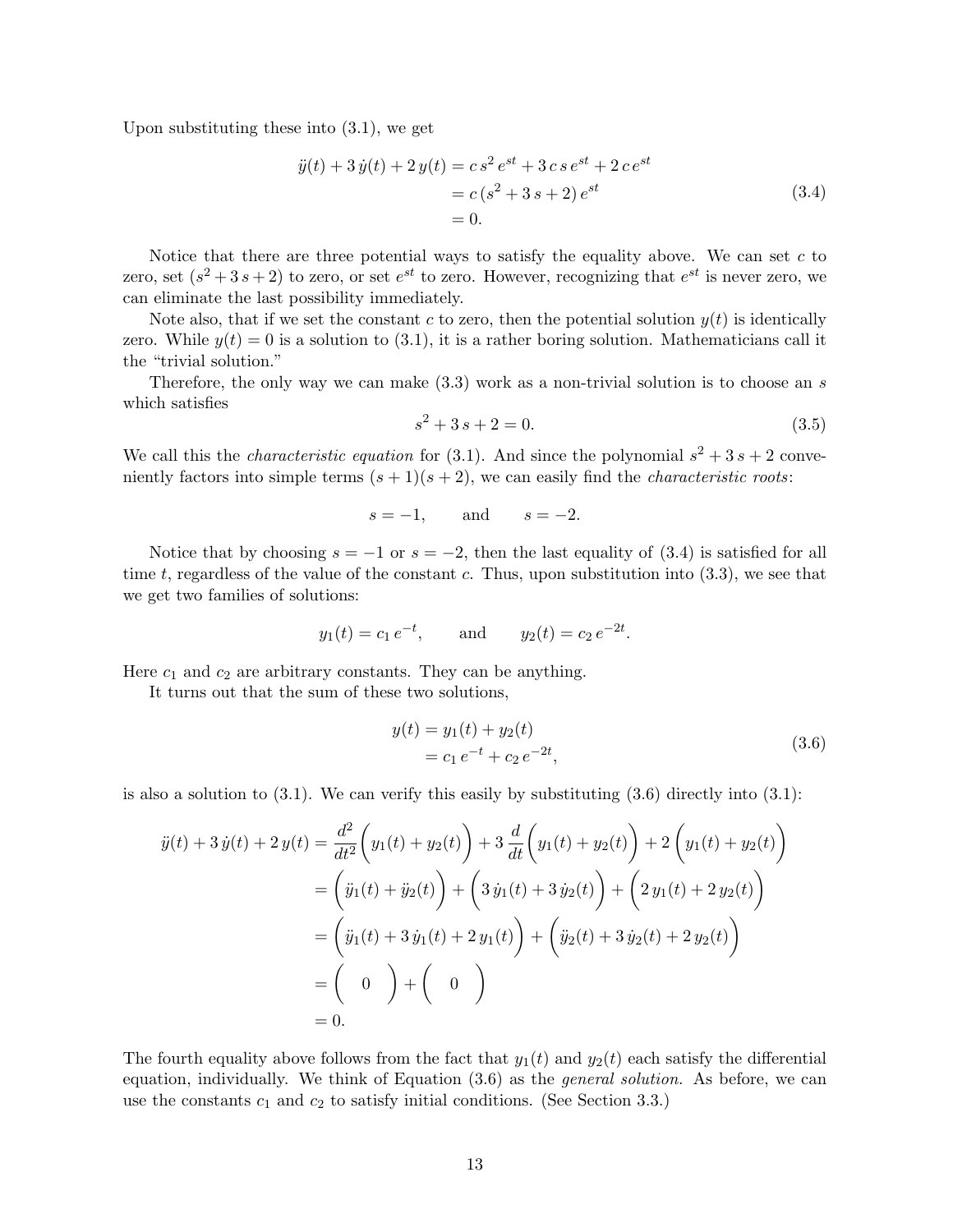#### **3.1.1 A Glimpse at a Solution**

In the previous section, we found that any *linear combination* of  $e^{-t}$  and  $e^{-2t}$  is a solution to the differential equation  $(3.1)$ . In this section we will look at one specific solution. In  $(3.6)$ , we'll set  $c_1 = 3$  and  $c_2 = -2$  to give



$$
y(t) = 3 e^{-t} - 2 e^{-2t}.
$$
\n(3.7)

Figure 3.1: A solution (solid curve) to differential equation (3.1), along with its two parts (dashed).

A plot of this solution is provided in Figure 3.1 (solid curve). Also shown in the figure (dashed) are the two functions  $3e^{-t}$  and  $-2e^{-2t}$  so that you can see the role that they play. In particular, we make the following observations:

1. Observe that the two characteristic roots of differential equation (3.1) are both negative:  $s = -1$  and  $s = -2$ . Therefore, the two parts of the solution  $(c_1 e^{-t}$  and  $c_2 e^{-2t})$  both decay to zero.

The sum of two functions that decay to zero is itself a function that decays to zero. So the general solution  $y(t)$  in (3.6) must decay to zero, regardless of the values of  $c_1$  and  $c_2$ . In Figure 3.1, we see that our specific solution decays to zero.

2. Observe that even though the two individual parts of the solution(  $3 e^{-t}$  and  $-2 e^{-2t}$ ) are monotonic, the sum of the two parts is *not necessarily* monotonic. This is clearly evident in the plot of Figure 3.1 which initially increases before decaying to zero.

This happens because  $3e^{-t}$  decreases toward zero, while the second term  $-2e^{-2t}$  in**creases** toward zero. And for a brief moment the second term dominates the rate. If we take a time derivative of  $y(t)$  at  $t = 0$  we get

$$
\dot{y}(0) = \left(-3e^{-t} + 4e^{-2t}\right)\Big|_{t=0} = -3 + 4 = 1
$$

Thus, the slope of the solution is initially positive. Notice the second term dominating the derivative for small  $t$ .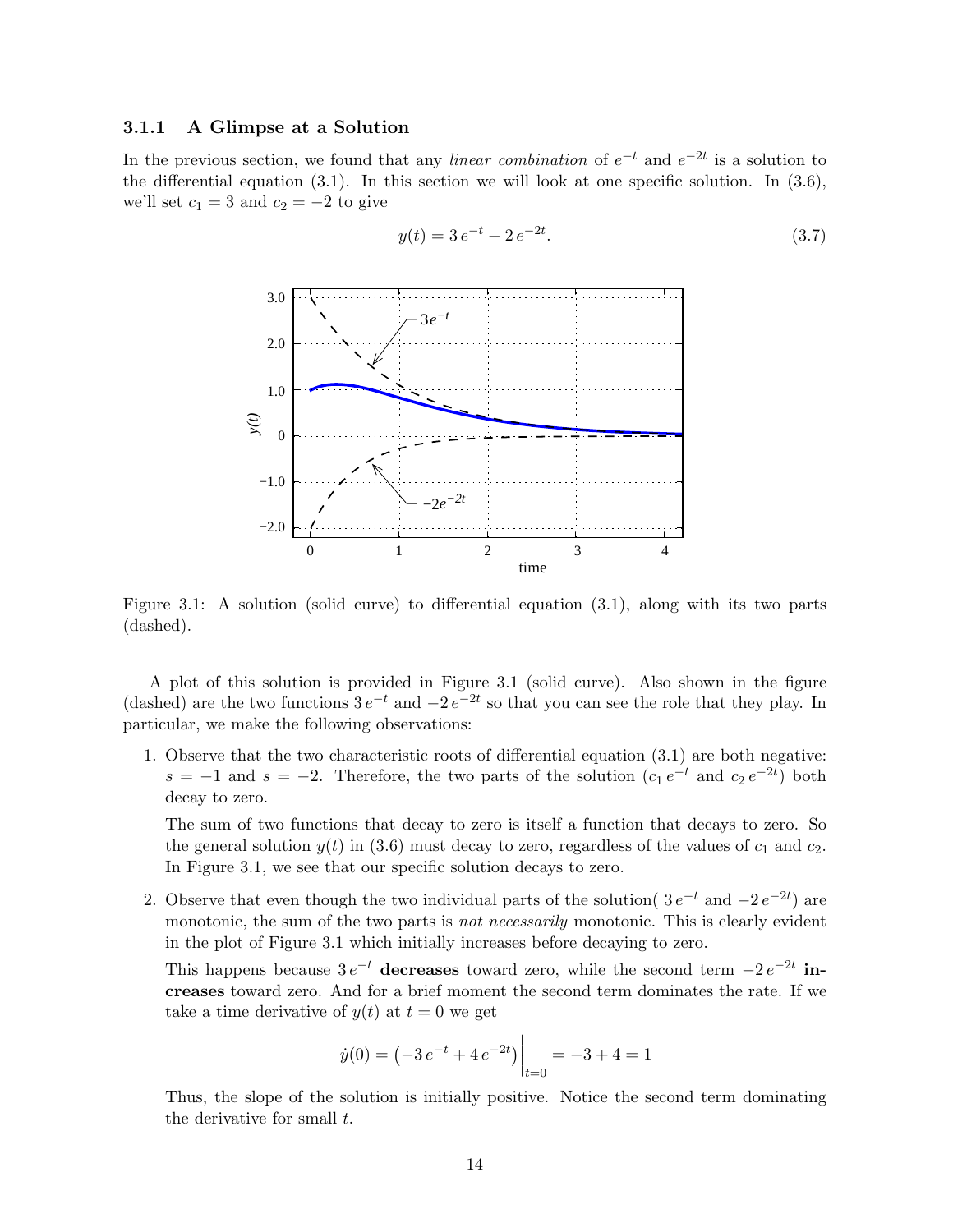- 3. Finally, observe in Figure 3.1 that for large  $t$ , the solution approaches zero along the part  $3 e^{-t}$ , and not the other part,  $-2 e^{-2t}$ . Why? I'll let you think about it.
- 4. As you're thinking about the question above, you might also want to think about what would happen if the two characteristic roots were  $s = 2$  and  $s = 3$ . What if the roots were  $s = -2, s = 1?$

#### **3.2 An Example with Complex Characteristic Roots**

OK. Let's try another example. Consider the following differential equation:

$$
\ddot{y}(t) + 4\,\dot{y}(t) + 104\,y(t) = 0.\tag{3.8}
$$

If we seek a solution of the form  $y(t) = ce^{st}$ , then we get the following characteristic equation that must be satisfied:

$$
s^2 + 4s + 104 = 0.\t(3.9)
$$

This polynomial is a bit more difficult to factor in one's head. So, let's rely on the trusty quadratic formula, where the roots of  $a s^2 + b s + c = 0$  are given by

$$
s_1, s_2 = \frac{-b \pm \sqrt{b^2 - 4ac}}{2a}.
$$

If you have forgotten the quadratic formula, it is time to recommit it to memory. Applying the formula to our characteristic equation (3.9), we obtain the roots

$$
s = -2 + 10 i
$$
, and  $s = -2 - 10 i$ .

The roots are complex! Here,  $i = \sqrt{-1}$  is the "imaginary" constant.<sup>1</sup>

Recall that the importance of the characteristic roots is that they tell us the exponents in the solution. Substituting the roots into our assumed solution  $y(t) = ce^{st}$ , we get the solutions

$$
y_1(t) = c_1 e^{(-2+i10)t}
$$
, and  $y_2(t) = c_2 e^{(-2-i10)t}$ . (3.10)

But what the heck is  $e^{(-2+i10)t}$ ?

Let's manipulate it a bit:

$$
e^{(-2+i10)t} = e^{-2t+i10t} = e^{-2t} e^{i10t}.
$$

Now, you may recall something called Euler's formula that goes like

$$
e^{i\beta} = \cos(\beta) + i\,\sin(\beta).
$$

I'm not going to derive Euler's formula for you. You can look it up for yourself if you're curious2. We'll just put it into our complex exponential to find our solutions

$$
y_1(t) = c_1 e^{(-2+i10)t} = c_1 e^{-2t} (\cos(10t) + i \sin(10t)) = c_1 (e^{-2t} \cos(10t) + i e^{-2t} \sin(10t))
$$

and

$$
y_2(t) = c_2 e^{(-2 - i 10)t} = c_2 e^{-2t} (\cos(10t) - i \sin(10t)) = c_2 (e^{-2t} \cos(10t) - i e^{-2t} \sin(10t)).
$$

These are a bit clunky, but these are solutions.

<sup>&</sup>lt;sup>1</sup>A lot of control books denote the imaginary constant  $\sqrt{-1}$  with the symbol *j*. I think this is because the field of control theory was once dominated by electrical engineers who reserved the symbol *i* for electric current.<br>I have always used  $i = \sqrt{-1}$ , so I'm going to stick to it.

<sup>&</sup>lt;sup>2</sup>The usual derivation uses Taylor series of the exponential, of sine, and of cosine.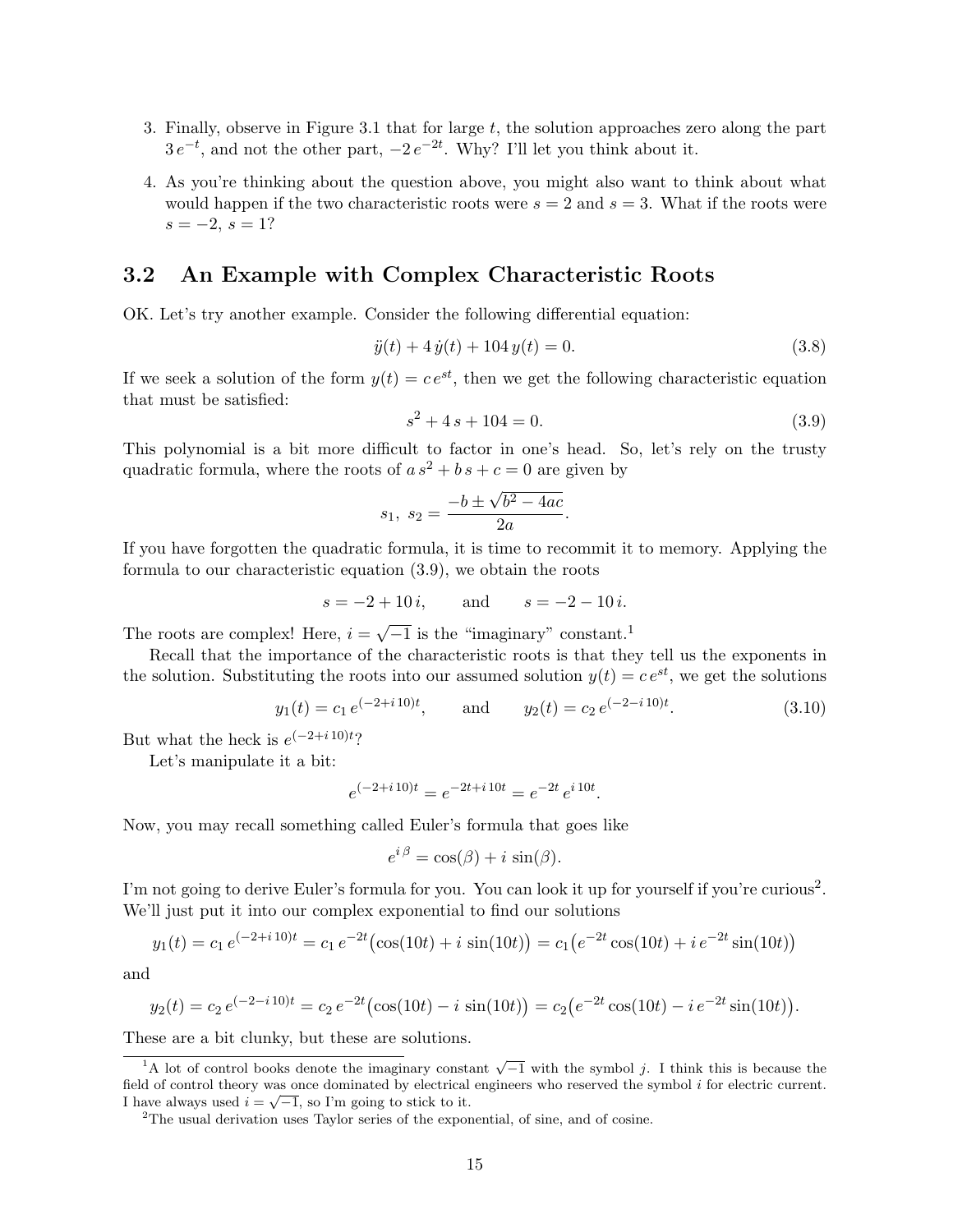#### **3.2.1 What do we do with complex solutions?**

So the general solution of Equation (3.8) is a complex function. While this is true mathematically, the result might not seem to have any connection to the real, physical world in which engineers work.

After all, Equation (3.8) is what we get when we derive the equation of motion for the simple mass-spring system shown in Figure 3.2, where the mass is 1 kg, viscous damping coefficient is 4 kg/s, and spring constant 104 N/m.



Figure 3.2: This simple mass-spring system yield equations of motion similar to (3.8).

In this case,  $y(t)$  represents the displacement of the mass. So what does it mean to have a complex solution?:

$$
y(t) = c_1 e^{-2t} [\cos(10 t) + i \sin(10 t)] + c_2 e^{-2t} [\cos(10 t) - i \sin(10 t)].
$$
 (3.11)

Would it make sense to have a displacement of  $y = (3 + 2i)$  meters? No, of course not.

So let's think about it more thoroughly. What if we were to collect the real and imaginary parts of (3.11)? We would end up with the following expression:

$$
y(t) = (c_1 + c_2) e^{-2t} \cos(10t) + i (c_1 - c_2) e^{-2t} \sin(10t).
$$
 (3.12)

But note that  $c_1$  and  $c_2$  are just constants; they might even be complex constants. Therefore the  $c_1+c_2$  in (3.12) is just a constant. We'll call it  $c_3$ . Similarly  $i(c_1-c_2)$  is a different constant. We'll call it  $c_4$ . Therefore, we can write our solution  $(3.12)$  as

$$
y(t) = c_3 e^{-2t} \cos(10t) + c_4 e^{-2t} \sin(10t).
$$
 (3.13)

Therefore, I claim that we can write the general solution to  $(3.8)$  by the real functions in  $(3.13)$ rather than the complex functions (3.11). When thinking of the differential equation 3.8 as representing the physics of a mass-spring-damper system shown in Figure 3.2, this *real* solution makes sense.

#### **Verifying the real solution**

Just in case you're skeptical (some students are) of the real solution we just derived, let's verify that it works. Recall from Chapter 1, we can simply substitute the function into the differential equation to see if it works.

Actually, we'll just check half the solution here. Define  $y_3(t)$  as

$$
y_3(t) = c_3 e^{-2t} \cos(10 t).
$$

Its first and second derivatives are given by

$$
\dot{y}_3(t) = c_3 \left(-2 e^{-2t} \cos(10 t) - 10 e^{-2t} \sin(10 t)\right),\,
$$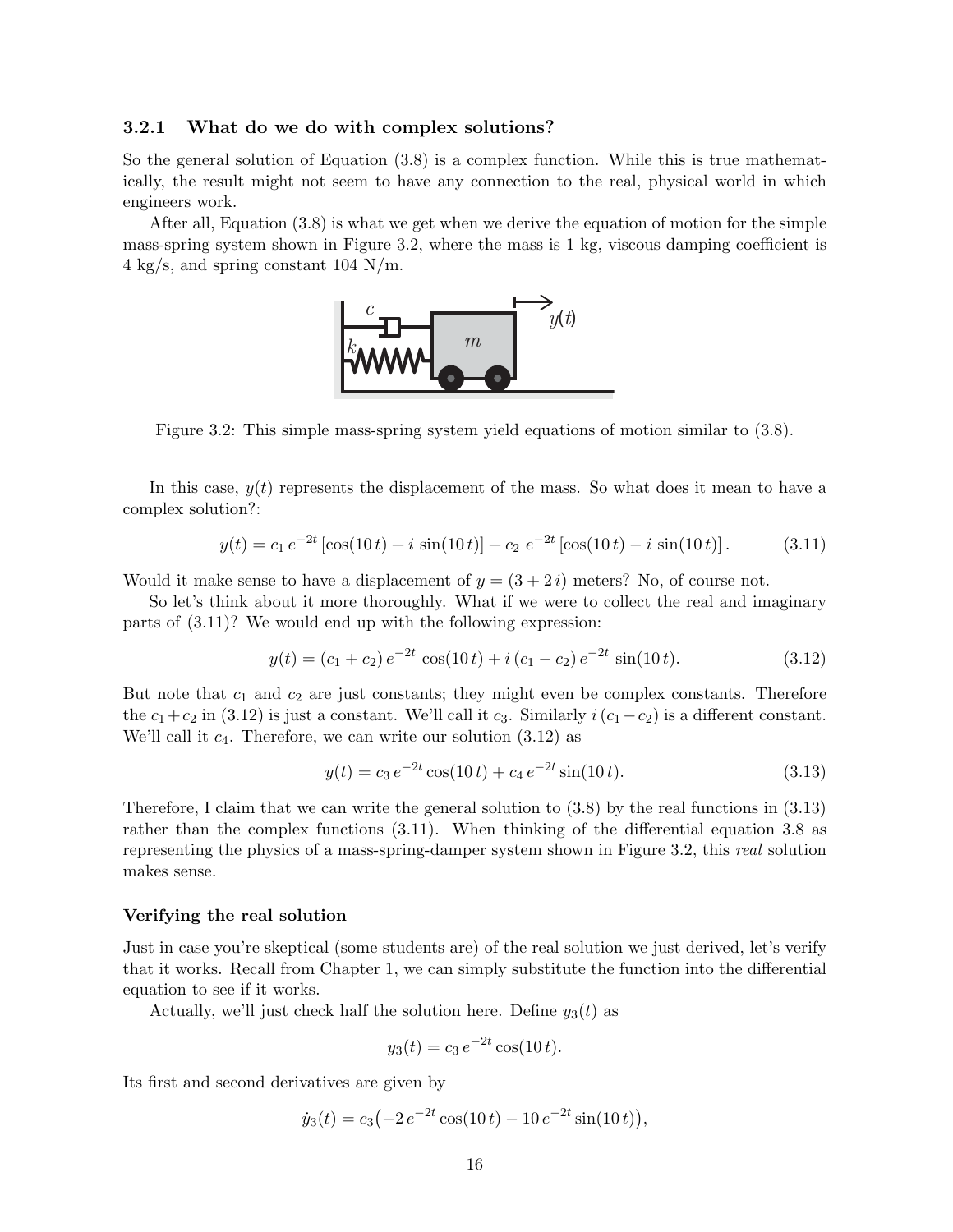and

$$
\ddot{y}_3(t) = c_3 \left( 4 e^{-2t} \cos(10 t) + 20 e^{-2t} \sin(10 t) + 20 e^{-2t} \sin(10 t) - 100 e^{-2t} \cos(10 t) \right)
$$
  
= 
$$
c_3 \left( -96 e^{-2t} \cos(10 t) + 40 e^{-2t} \sin(10 t) \right).
$$

In both cases, we used the product rule for taking derivatives. Upon substitution of these into the left side of the differential equation (3.8), we get

$$
\ddot{y}_3(t) + 4\,\dot{y}_3(t) + 104\,y_3(t) = c_3\left(-96\,e^{-2t}\cos(10\,t) + 40\,e^{-2t}\sin(10\,t)\right) +
$$

$$
4\,c_3\left(-2\,e^{-2t}\cos(10\,t) - 10\,e^{-2t}\sin(10\,t)\right) +
$$

$$
104\,c_3\,e^{-2t}\cos(10\,t)
$$

$$
= c_3\left(0\,e^{-2t}\cos(10\,t) + 0\,e^{-2t}\sin(10\,t)\right)
$$

$$
= 0.
$$

*Therefore,* y<sub>3</sub>(t), all by itself, is a solution. I'll leave it to you to verify that  $y_4(t) = c_4 e^{-2t} \sin(10 t)$ , all by itself, is also a solution. Putting these two pieces together, we get the general solution (3.13).

#### **3.2.2 Rules of Thumb for Complex Roots**

We just spent two pages describing what happens when you get complex characteristic roots. Once you *understand* how it works, you do not need to go through all the steps outlined on the the previous two pages. Instead, you just need to follow a few simple rules:

- 1. *Complex roots come in conjugate pairs.* That is, whenever we get a complex root  $s = \sigma + i\omega$ as a root to the characteristic equation, then the conjugate  $s = \sigma - i\omega$  is also a root. This is a result of something called the Complex Conjugate Root Theorem.
- 2. *Solutions corresponding to complex characteristic roots.* Whenever we have a pair of complex characteristic roots of the form  $s = \sigma \pm i\omega$ , we get solutions of the form

$$
y(t) = c_1 e^{\sigma t} \cos(\omega t) + c_2 e^{\sigma t} \sin(\omega t).
$$
 (3.14)

Thus the real part,  $\sigma$ , of the root appears in the exponential as a growth rate or decay rate (depending on whether  $\sigma$  is positive or negative). The imaginary part,  $\omega$ , of the characteristic root serves as a frequency of oscillation in the sine and cosine.

**Please read this (twice).** When you get a differential equation with complex roots, it is *not* necessary to go through the steps between Equations (3.10) and (3.12). After finding the complex characteristic roots, you may jump directly to (3.14) to write the general solution.

#### **3.2.3 A Glimpse at an Oscillatory Solution**

Before Section 3.2, all the characteristic roots turned out to be real numbers and all solutions comprised of simple exponentials that either decayed to zero or blew up to infinity (or negative infinity) exponentially. Now we see that complex roots of the characteristic polynomial leads to solutions that have sine and/or cosine multiplied by an exponential. The sine and cosine produce oscillatory solutions (e.g. oscillations that you might expect from the mass-spring system of Figure 3.2).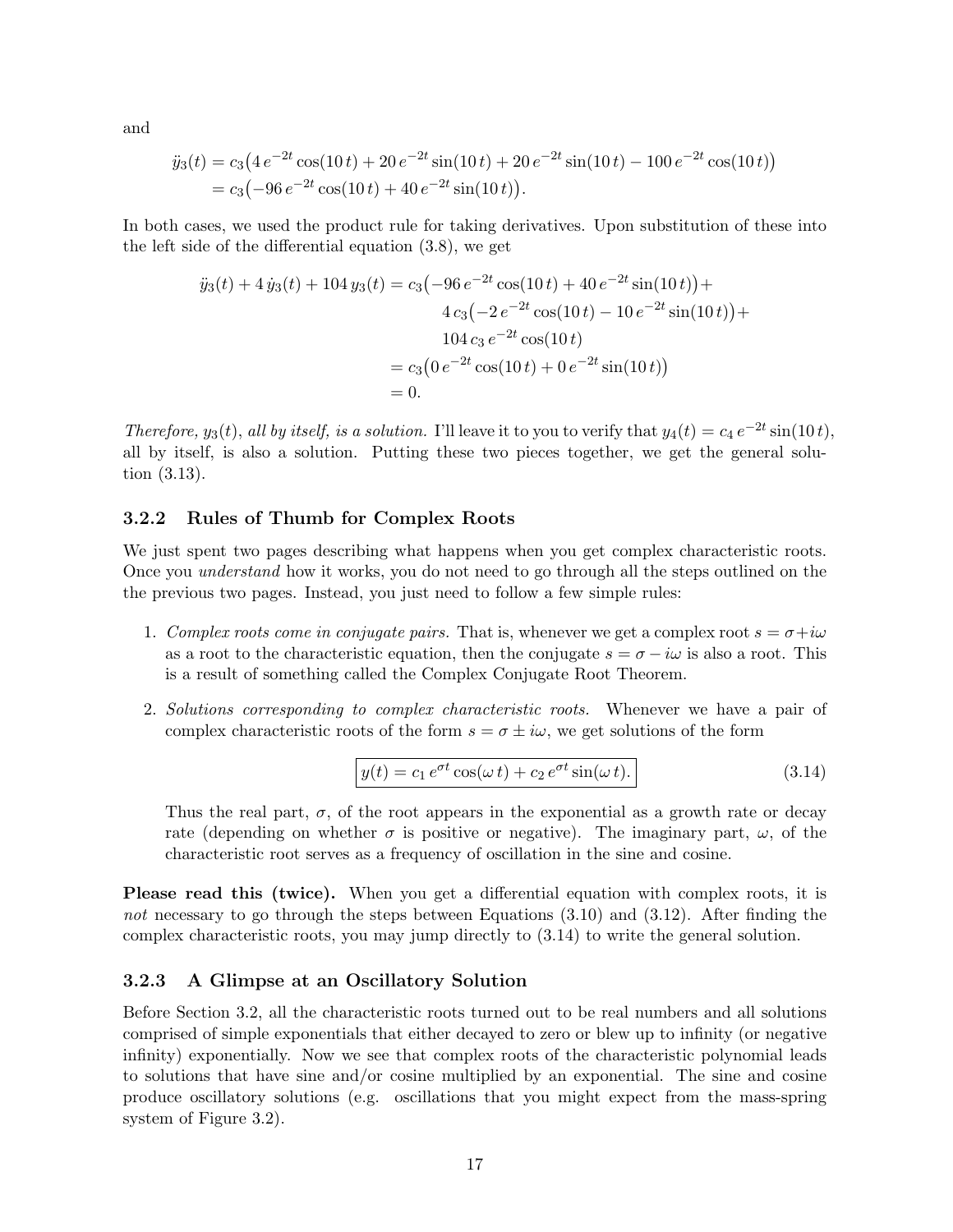Rather than simply write a solution symbolically, I think that it is important to be able to visualize what the function looks like graphically. Let's consider the function

$$
y(t) = e^{-2t} \sin(10t). \tag{3.15}
$$

This is Equation (3.13) with  $c_3 = 0$  and  $c_4 = 1$ , so (3.15) is a solution to (3.8). In Figure 3.3 we show a plot of this solution (solid), along with its constituent parts (dashed).



Figure 3.3: The solution (3.15) plotted as a solid curve, along with its parts (dashed).

Notice that one of the dashed curves in the figure is  $sin(10 t)$ ; it oscillates between 1.0 and  $-1.0$  at constant amplitude and period  $T = 2\pi/10 = 0.6283$ . The other dashed curve is  $e^{-2t}$ , a decaying exponential that loses 86% of its value every unit of time. Our solution (3.15) is what we get when we multiply these two functions together. The solution oscillates like the sine function (with the same frequency) except its amplitude decays exponentially, losing 86% of its value every unit of time. The solution cycles between  $e^{-2t}$  and  $-e^{-2t}$ . Some people say  $e^{-2t}$  is the "envelope" for the oscillatory solution (3.15).

Graphically, Figure 3.3 reminds us of the roles of the real and imaginary parts of the characteristic roots  $s = -2 \pm i 10$ . Because the roots are complex, solutions are oscillatory. The imaginary part  $\omega = 10$  is the "circular frequency" of the oscillation. The period is  $2\pi/\omega$ . The real part,  $\sigma = -2$ , is the exponential decay rate of the envelope of the oscillation.

Before moving on to the next section, you should take a moment to thing what the plot would look like if the characteristic roots were  $s = +2 \pm 10 i$ ? How about  $s = 0 \pm 10 i$ ?

## **3.3 Satisfying Initial Conditions**

As before, the constants  $c_k$  in our general solutions (3.3, 3.13) to second order differential equations can be chosen to satisfy specific initial conditions. Here, I deliberately use the plural "condition**s**" because one condition (as we had in Chapter 2) is not enough for us now. To illustrate this, consider Figure 3.4 which shows several solutions to the differential equation (3.1).

Notice that all the solutions shown in the figure satisfy the initial condition  $y(0) = 1.0$ , yet they are distinct solutions. Notice that each of the solutions in the figure has a different slope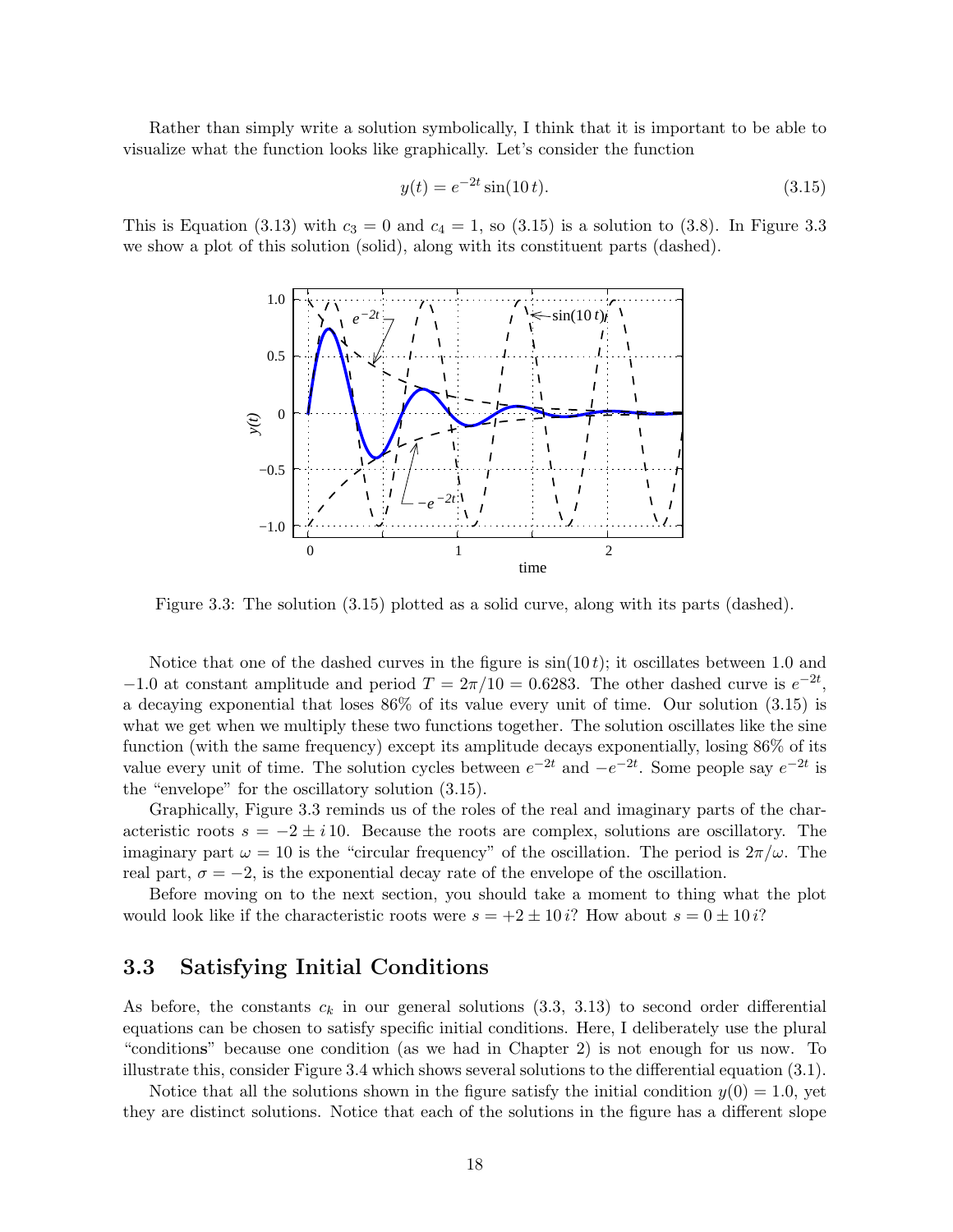

Figure 3.4: Several solutions to (3.1), each with with the same (partial) initial condition  $y(0)$ 1.0. The slopes  $\dot{y}(0)$ , however, are all different at time  $t = 0$ . The slopes are 4.0, 2.0, 0.0, -2.0, and -4.0.

at  $t = 0$ . Therefore, it might seem reasonable when I tell you that if we specify the derivative  $\dot{y}(0)$  at the initial time, along with the position  $y(0)$ , then the two arbitrary constants  $c_1$  and  $c_2$ in (3.3) can be determined uniquely. We get just one solution to the differential equation when the initial value and slope are specified.

This makes sense from a simple equation-counting perspective too (I think). Since we have two arbitrary constants, it is going to take two initial conditions (two equations) to specify the constants uniquely.

When we have  $3<sup>rd</sup>$ ,  $4<sup>th</sup>$  and  $n<sup>th</sup>$  order linear differential equations, the general solution will contain 3, 4, and  $n$  arbitrary constants, respectively. To specify a solution uniquely, one needs 3, 4, and  $n$  initial conditions (or boundary conditions) for these cases.

Before concluding this chapter, I wish to make one more observation regarding Figure 3.4. All five solutions depicted in the figure solve the differential equation (3.1). Hence, all five solutions have characteristic roots  $s = -1$  and  $s = -2$ . Therefore, one might expect all five solutions to have the same relative decay rates toward zero.

When we look at the solutions in the figure, though, it appears that four of the solutions have similar decay rates. However, there is one solution (second from the bottom) which appears to go to zero faster than the others. Why is this?

It is a fluke of the initial condition. Recall that the general solution to (3.1) is

$$
y(t) = c_1 e^{-t} + c_2 e^{-2t}.
$$

The solution generally has a piece that decays like  $e^{-t}$  and another piece that decays a bit faster like  $e^{-2t}$ . The solution second from the bottom in Figure 3.4 has initial conditions  $y(0) = 1$  and  $\dot{y}(0) = -2.0$ . To match these initial conditions, the coefficients in the general solution must be  $c_1 = 0.0$  and  $c_2 = 1.0$ . Thus the  $e^{-t}$  is eliminated completely, just leaving the faster decaying  $e^{-2t}$ . This is a rare occurrence. Solutions normally have all pieces.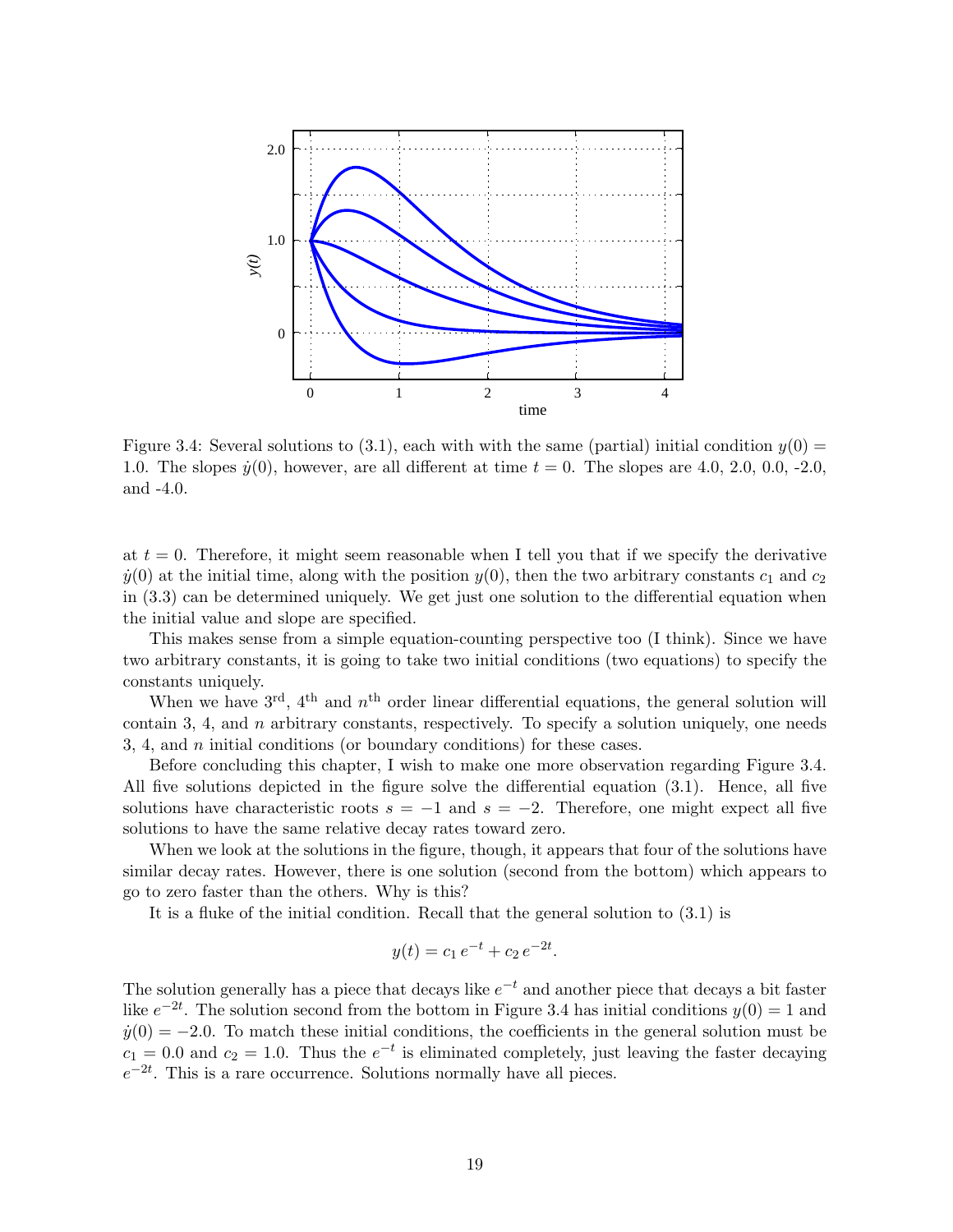### **3.4 Take-Aways**

The take-away concepts and ideas from Chapter 3 are outlined below.

1. Finding solutions to second order, constant coefficient, linear, homogeneous, differential equations

$$
a\,\ddot{y}(t) + b\,\dot{y}(t) + c\,y(t) = 0
$$

is similar to finding solutions to the first order equations in Chapter 2: one seeks a solution of the form  $y(t) = e^{st}$ . Upon substitution into the differential equation, one obtains a second degree characteristic polynomial:

$$
a s^2 + b s + c = 0,
$$

whose roots are

$$
s_1, s_2 = \frac{-b \pm \sqrt{b^2 - 4ac}}{2a}.
$$

2. If the roots of the characteristic polynomial are real and  $s_1 \neq s_2$ , then the general solution of the differential equation takes the form

$$
y(t) = c_1 e^{s_1 t} + c_2 e^{s_2 t}.
$$

As discussed in Section 2.4, the signs of the roots  $s_1$  and  $s_2$  determine whether the solutions grow or decay, as well as the rate of growth or decay.

3. If the roots of the characteristic polynomial are complex, they come in a conjugate pair:

 $s_1 = \sigma + i\omega$ ,  $s_2 = \sigma - i\omega$ .

In this case the general solution of the differential equation, takes the form

$$
y(t) = c_1 e^{\sigma t} \cos(\omega t) + c_2 e^{\sigma t} \sin(\omega t).
$$

The real part of the characteristic root,  $\sigma$  determines the rate of exponential growth or decay. The imaginary part of the characteristic root determines the circular frequency of the solution.

4. Regardless of whether the roots are real or complex, this type of differential equation *always* has two independent solutions,  $y_1(t)$  and  $y_2(t)$  which satisfy the differential equation individually. The *general solution* to the differential equation can be written as

$$
y(t) = c_1 y_1(t) + c_2 y_2(t),
$$

for arbitrary constants  $c_1$  and  $c_2$ .

5. The arbitrary constants  $c_1$  and  $c_2$  can be used to satisfy initial conditions or boundary conditions. For example, if the values of  $y(0)$  and  $\dot{y}(0)$  are given, then one can determine values of  $c_1$  and  $c_2$  for the solution by solving the algebraic system of two equations with two unknowns:

$$
c_1 y_1(0) + c_2 y_2(0) = y(0),
$$
  

$$
c_1 \dot{y}_1(0) + c_2 \dot{y}_2(0) = \dot{y}(0).
$$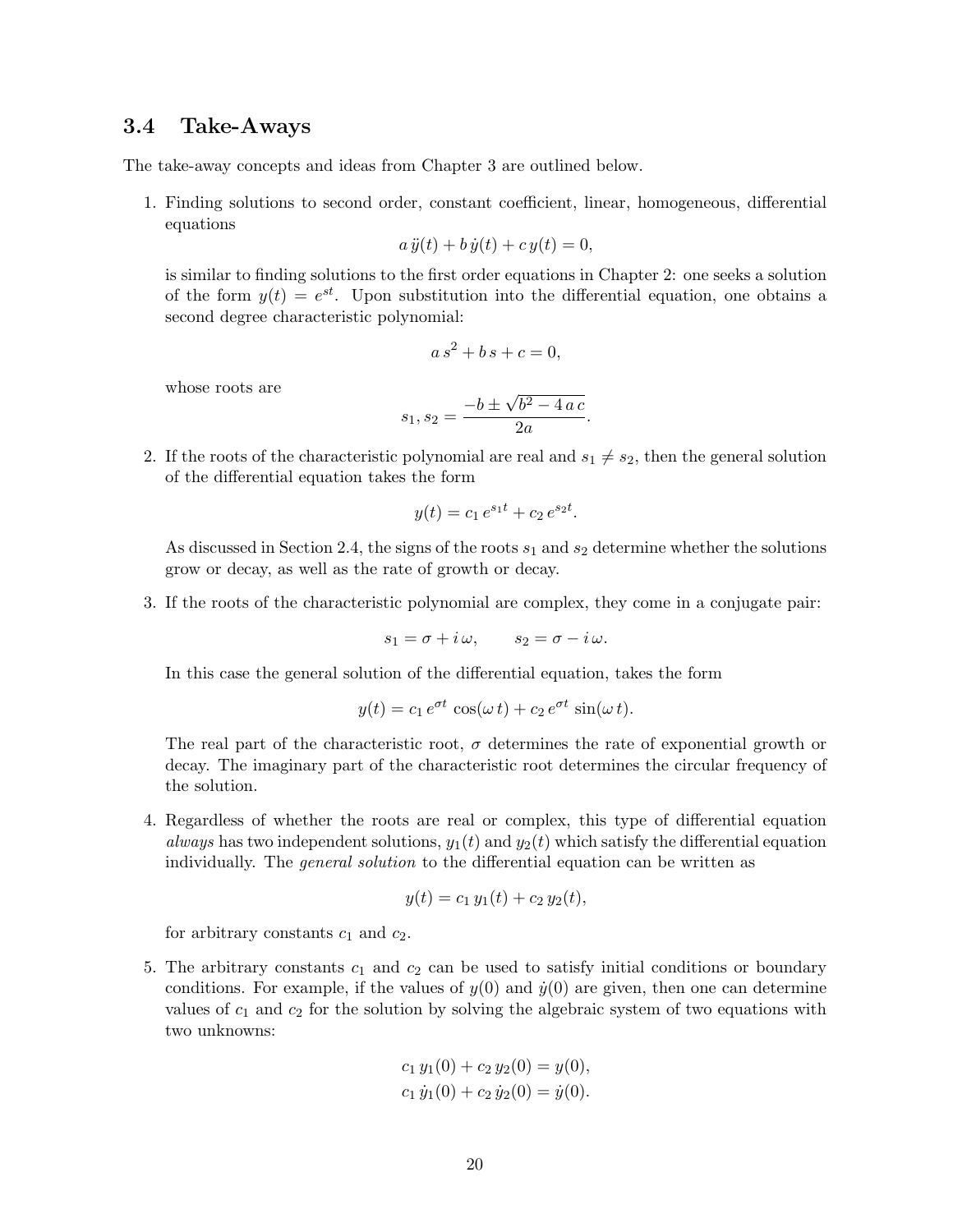## **Chapter 4**

# **Higher Order, Constant Coefficient, Linear, Homogeneous Differential Equations**

Now that we're experts at solving first and second order constant coefficient linear differential equations, solving higher order equations is fairly straightforward.

Let's discuss it in the context of an example:

$$
\frac{d^5}{dt^5}y(t) + 9\frac{d^4}{dt^4}y(t) + 167\frac{d^3}{dt^3}y(t) + 803\frac{d^2}{dt^2}y(t) + 4916\frac{d}{dt}y(t) + 11544y(t) = 0.
$$
 (4.1)

Notice that it is a *fifth* order differential equation<sup>1</sup>. Nonetheless, we can tackle it in the same way. When we assume a solution of the form  $y(t) = ce^{st}$ , we end up with a characteristic equation in s that must be solved.

Although it's probably a good idea to do all the steps in detail a few more times (go ahead and do it!), there is a pattern that emerges that can save a lot of time. The characteristic polynomial associated with (4.1) is

$$
s^5 + 9s^4 + 167s^3 + 803s^2 + 4916s + 11544 = 0.
$$
 (4.2)

For constant coefficient linear differential equations, the characteristic polynomial is always a polynomial whose degree is equal to the order of the differential equation. Furthermore, the coefficients of the polynomial are always the same as the coefficients to the differential equation.

### **4.1 Finding Characteristic Roots**

Recall from the previous chapter that when we had a second order differential equation, it produced a quadratic characteristic equation similar to  $as^2 + bs + c = 0$ . In that case, we were able to easily find the roots according to the formula

$$
s_1, s_2 = \frac{-b \pm \sqrt{b^2 - 4ac}}{2a}.
$$
\n(4.3)

<sup>&</sup>lt;sup>1</sup>The choice of coefficients may seem a bit odd to you. However, they were selected for a specific purpose. You'll see later in the chapter.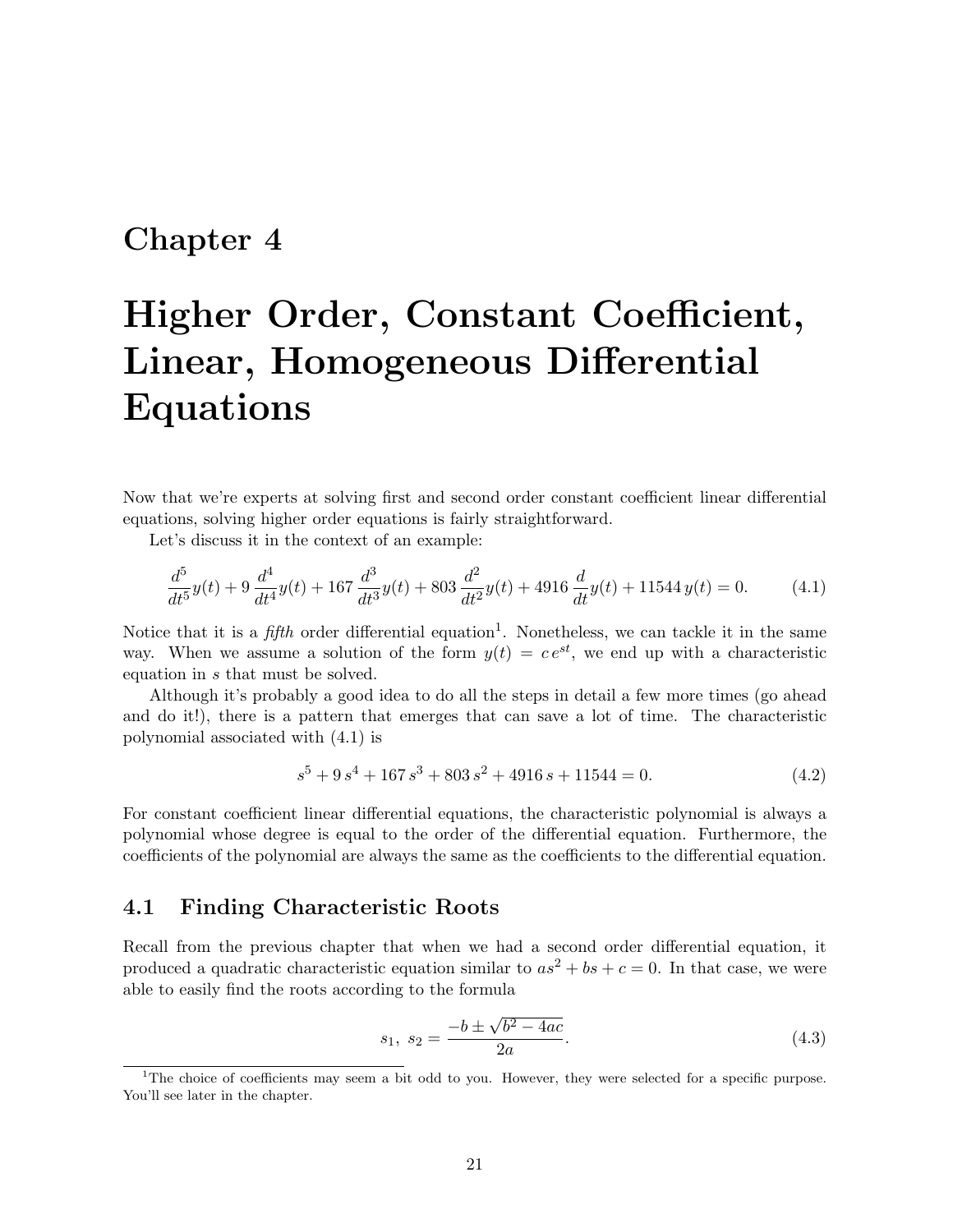Unfortunately, there is no *simple* formula for finding the roots of polynomial equations of degree 3 and higher. The best way to obtain the roots to higher order polynomials is to use a computer algorithm2.

#### **4.1.1 Polynomial Root Finding with Matlab**

Throughout this semester, we will use Matlab extensively. As you probably know, Matlab is a powerful numerical analysis tool used throughout engineering and scientific practice. It is used heavily in control engineering too. Among many other things, Matlab is able to calculate our roots in a small fraction of a second.

It's easy to do. After firing up Matlab, type the following command at the prompt:

>> p = [1,9,167,803,4916,11544]

This is how we represent the polynomial on the left hand side of (4.2) within Matlab. This is also how one writes a  $1 \times 6$  matrix in Matlab. Depending on the context in which it is used, Matlab knows how to interpret it.

Now, you just need to type

>> roots(p)

If everything worked correctly, Matlab should spit out the five roots:  $s = -2 \pm i 10$ ,  $s = -1 \pm i 6$ , and  $s = -3$ .

We get five roots because (4.2) has a fifth order polynomial. Also, since all coefficients of the polynomial are real, we expected that any complex roots would come in conjugate pairs.

### **4.2 Constructing the General Solution**

From the characteristic roots, it is a rather simple matter construct the general solution. The rule states that for each real root  $s = \sigma$  of the characteristic polynomial, there is a solution to the original differential equation of the form  $y(t) = e^{\sigma t}$ . For each complex conjugate pair of roots  $s = \sigma \pm i \omega$ , there are two solutions of the form  $y(t) = e^{\sigma t} \cos(\omega t)$  and  $y(t) = e^{\sigma t} \sin(\omega t)$ . Each of these solutions make up part of the general solution.

Returning back to our example in Equation (4.1), we find that general solution is

$$
y(t) = c_1 e^{-3t} + c_2 e^{-t} \cos(6t) + c_3 e^{-t} \sin(6t) + c_4 e^{-2t} \cos(10t) + c_5 e^{-2t} \sin(10t). \tag{4.4}
$$

Note that the general solution above has five (independent) components, with five arbitrary constants  $c_j$ . We get five components because there were five roots to the characteristic polynomial. In turn, the characteristic polynomial had five roots because the original differential equation was of fifth order.

In general, an  $n^{th}$  order, linear, homogeneous differential equation has a general solution with  $n$  independent components.

<sup>&</sup>lt;sup>2</sup>Most computational algorithms find roots via a smart iterative trial and error process. If you've taken MEE 380/381, you should know all about this.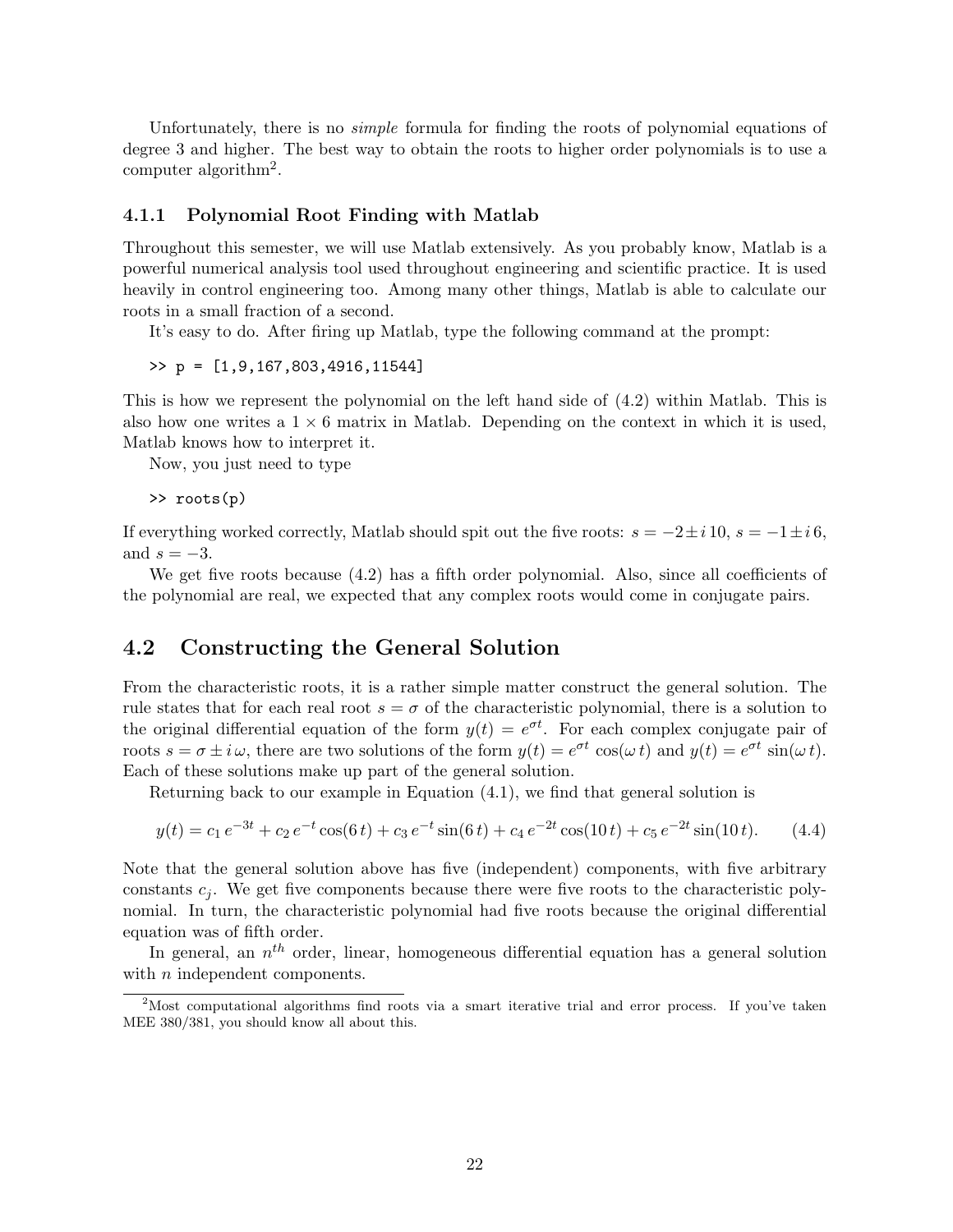### **4.3 What about repeated roots?**

Given the result described above, let's tackle another differential equation:

$$
\frac{d^4}{dt^4}y(t) + 2\frac{d^3}{dt^3}y(t) + 46\frac{d^2}{dt^2}y(t) + 192\frac{d}{dt}y(t) + 200y(t) = 0.
$$
\n(4.5)

In this case, the characteristic polynomial is

$$
s^4 + 2s^3 + 46s^2 + 192s + 200 = 0,\t\t(4.6)
$$

which can be written as

$$
(s2 - 2 s + 50) (s + 2)2 = 0.
$$

Therefore, we have characteristic roots at  $s = 1 \pm 7 i$  as well as repeated roots at  $s = -2, -2$ .

Now, we might be tempted to write the general solution to (4.5) as

$$
y(t) = c_1 e^t \cos(7t) + c_2 e^t \sin(7t) + c_3 e^{-2t} + c_4 e^{-2t}.
$$

But this clearly is **not correct**. The last two terms can be combined into one term:  $c_3 e^{-2t}$  +  $c_4 e^{-2t} \rightarrow c_5 e^{-2t}$ . This does not have four independent terms as required since (4.5) is a fourth order differential equation. We're missing a term.

It turns out that the missing term looks like  $te^{-2t}$ , and the **correct** general solution is

$$
y(t) = c_1 e^t \cos(7t) + c_2 e^t \sin(7t) + c_3 e^{-2t} + c_4 t e^{-2t}.
$$
\n(4.7)

Now you might wonder where that new term came from. And if you are wondering, I urge you to go look it up in a real textbook. For purposes of this course, I'd argue that we really don't care about the case of repeated roots. Watch what happens if we change one of the coefficients in (4.5) from 192 to 192.01. In this case, the characteristic roots become  $s = 1.0001 \pm 7.0001 i$ ,  $s = -1.9815$ , and  $s = -2.0186$ . I could change any of the coefficients of (4.5) and the roots would no longer be repeated. In this sense, having repeated roots is rare. If we were to pick a constant coefficient linear differential equations at random, the probability of picking one with repeated roots would be zero.

There is one exception. Later, we'll find that is somewhat common to have repeated roots at  $s = 0$ . We'll tackle these later.

#### **4.4 Take-Aways**

The take-away concepts and ideas from Chapter 4 are outlined below.

1. One can extend ideas for solving first and second order differential equations in Chapters 2 and 3 to solving higher order constant coefficient, linear, homogeneous differential equations of the form:

$$
a_n \frac{d^n}{dt^n} y(t) + a_{n-1} \frac{d^{n-1}}{dt^{n-1}} y(t) + \ldots + a_1 \frac{d}{dt} y(t) + a_0 y(t) = 0.
$$
 (4.8)

In seeking a solution of the form  $y(t) = e^{st}$ , we get a characteristic equation of the form.

$$
a_n s^n + a_{n-1} s^{n-1} + \ldots + a_1 s + a_0 = 0 \tag{4.9}
$$